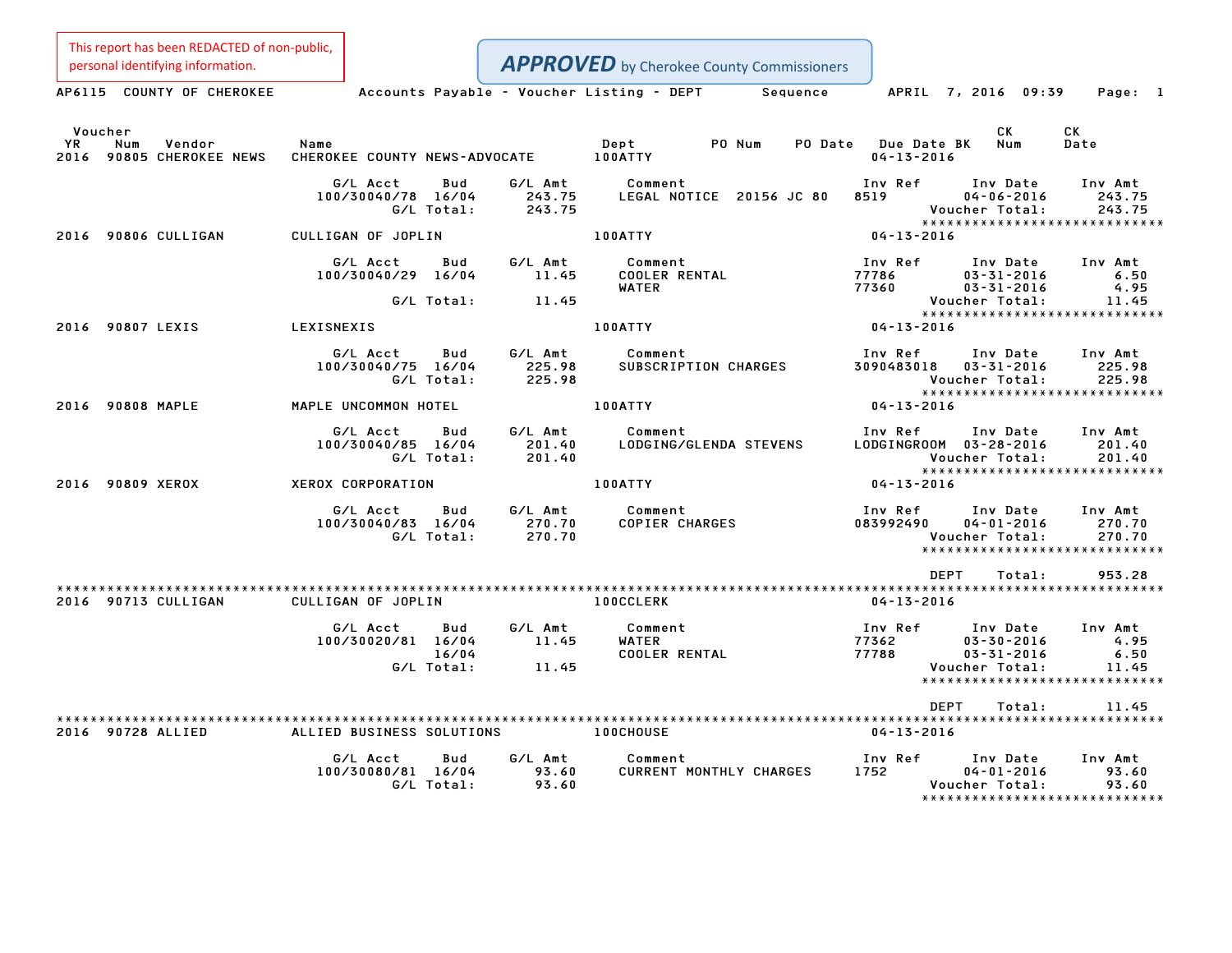|               | AP6115 COUNTY OF CHEROKEE                                                |                                                                                                                                                                                                                                                                                  |                   |                                                                                                                            |                                                | Accounts Payable – Voucher Listing – DEPT        Sequence                                                                                                   |                                         | APRIL 7, 2016 09:39                                    | Page: 2                                |
|---------------|--------------------------------------------------------------------------|----------------------------------------------------------------------------------------------------------------------------------------------------------------------------------------------------------------------------------------------------------------------------------|-------------------|----------------------------------------------------------------------------------------------------------------------------|------------------------------------------------|-------------------------------------------------------------------------------------------------------------------------------------------------------------|-----------------------------------------|--------------------------------------------------------|----------------------------------------|
| Voucher<br>YR | Vendor<br>Num<br>2016 90718 COL TEL                                      | Name<br>COLUMBUS TELEPHONE COMPANY 100CHOUSE                                                                                                                                                                                                                                     |                   |                                                                                                                            | Dept                                           | PO Num                                                                                                                                                      | PO Date Due Date BK<br>$04 - 13 - 2016$ | CK<br>Num                                              | СK<br>Date                             |
|               |                                                                          | G/L Acct<br>100/30040/74 16/04<br>100/30020/74 16/04<br>100/30080/81 16/04<br>100/30010/74 16/04<br>100/30095/74 16/04<br>100/30150/74 16/04<br>100/30070/74 16/04<br>100/30090/74 16/04<br>100/30050/74 16/04<br>100/30030/74 16/04<br>100/30190/74 16/04<br>230/30230/74 16/04 | Bud               | G/L Amt<br>263.70<br>166.12<br>999.53<br>81.02<br>40.57<br>110.00<br>479.97<br>88.62<br>86.88<br>151.63<br>79.97<br>347.27 | Comment<br><b>ACCT 7577</b>                    |                                                                                                                                                             | Inv Ref                                 | Inv Date<br>$04 - 01 - 2016$                           | Inv Amt<br>2895.28                     |
|               |                                                                          |                                                                                                                                                                                                                                                                                  | G/L Total:        | 2895.28                                                                                                                    |                                                |                                                                                                                                                             |                                         | Voucher Total:                                         | 2895.28                                |
|               | 2016 90773 CRAWFORD CLERK CRAWFORD COUNTY CLERK                          |                                                                                                                                                                                                                                                                                  |                   |                                                                                                                            | <b>100CHOUSE</b>                               |                                                                                                                                                             | 04-13-2016                              | *****************************                          |                                        |
|               |                                                                          | G/L Acct<br>100/30080/89 16/04                                                                                                                                                                                                                                                   | Bud               | G/L Amt<br>868.01                                                                                                          | Comment<br><b>MARCH 2016</b>                   | DISTRICT CORONERS SALARY<br>CHEROKEE COUNTY PORTION                                                                                                         | Inv Ref                                 | Inv Date<br>$04 - 01 - 2016$                           | Inv Amt<br>868.01                      |
|               |                                                                          |                                                                                                                                                                                                                                                                                  | G/L Total:        | 868.01                                                                                                                     |                                                |                                                                                                                                                             |                                         | Voucher Total:                                         | 868.01                                 |
|               | 2016 90677 FISHER, PATTERS FISHER, PATTERSON, SAYLER & SMITH L 100CHOUSE |                                                                                                                                                                                                                                                                                  |                   |                                                                                                                            |                                                |                                                                                                                                                             | $04 - 13 - 2016$                        | *****************************                          |                                        |
|               |                                                                          | G/L Acct<br>100/30080/89 16/04                                                                                                                                                                                                                                                   | Bud<br>G/L Total: | G/L Amt<br>1577.50<br>1577.50                                                                                              |                                                | Comment                                 Inv Ref       Inv Date<br>JORDAN DISPOSAL VS. CHER CO 77371         03-10-2016<br>NATIONAL INDIAN GAMING COMM 77372 |                                         | $03 - 10 - 2016$<br>$03 - 10 - 2016$<br>Voucher Total: | Inv Amt<br>902.50<br>675.00<br>1577.50 |
|               | 2016 90804 FULL SERVICE                                                  | FULL SERVICE AUTOMOTIVE                                                                                                                                                                                                                                                          |                   |                                                                                                                            | <b>100CHOUSE</b>                               |                                                                                                                                                             | 04-13-2016                              | *****************************                          |                                        |
|               |                                                                          | G/L Acct<br>100/30080/25 16/04                                                                                                                                                                                                                                                   | Bud               | G/L Amt<br>1457.65                                                                                                         | Comment<br><b>DUMPSTER</b>                     | REPAIR VEHICLE HIT BY                                                                                                                                       | Inv Ref                                 | Inv Date<br>$04 - 02 - 2016$                           | Inv Amt<br>1457.65                     |
|               |                                                                          |                                                                                                                                                                                                                                                                                  | G/L Total:        | 1457.65                                                                                                                    |                                                |                                                                                                                                                             |                                         | Voucher Total:                                         | 1457.65                                |
|               | 2016 90678 GLASGOW                                                       | GLASGOW BODY & FRAME                                                                                                                                                                                                                                                             |                   |                                                                                                                            | <b>100CHOUSE</b>                               |                                                                                                                                                             | $04 - 13 - 2016$                        | *****************************                          |                                        |
|               |                                                                          | G/L Acct<br>100/30080/25 16/04                                                                                                                                                                                                                                                   | Bud               | G/L Amt<br>147.80                                                                                                          | Comment<br>REPLACE TAIL LAMP<br>JANIE FLETCHER |                                                                                                                                                             |                                         | Inv Ref Inv Date<br>$03 - 30 - 2016$                   | Inv Amt<br>147.80                      |
|               |                                                                          |                                                                                                                                                                                                                                                                                  | G/L Total:        | 147.80                                                                                                                     |                                                |                                                                                                                                                             |                                         | Voucher Total:                                         | 147.80                                 |
|               | 2016 90811 HILL, RON                                                     | RON HILL                                                                                                                                                                                                                                                                         |                   |                                                                                                                            | <b>100CHOUSE</b>                               |                                                                                                                                                             | 04-13-2016                              | *****************************                          |                                        |
|               |                                                                          | G/L Acct<br>100/30080/89 16/04                                                                                                                                                                                                                                                   | Bud               | G/L Amt<br>148.80                                                                                                          | Comment<br>REIMB/CAR RENTAL                    |                                                                                                                                                             | Inv Ref                                 | Inv Date<br>$04 - 05 - 2016$                           | Inv Amt<br>148.80                      |
|               |                                                                          |                                                                                                                                                                                                                                                                                  | G/L Total:        | 148.80                                                                                                                     |                                                | CAR DAMAGED BY DUMPSTER                                                                                                                                     |                                         | Voucher Total:<br>******************************       | 148.80                                 |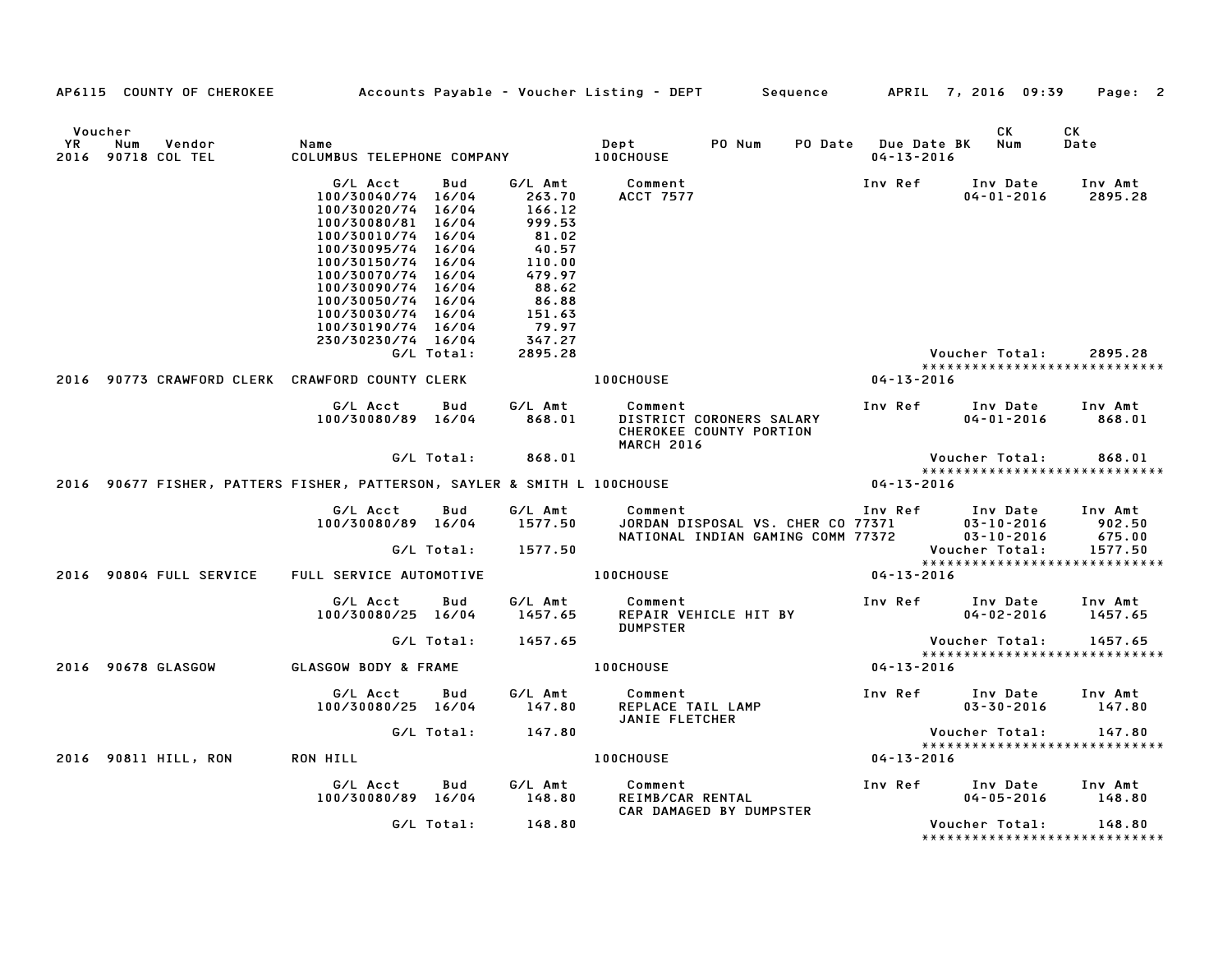| AP6115 COUNTY OF CHEROKEE                     |                                                                      |                             | Accounts Payable – Voucher Listing – DEPT         Sequence         APRIL 7, 2016  09:39 |                                         |                                                | Page: 3                                                      |
|-----------------------------------------------|----------------------------------------------------------------------|-----------------------------|-----------------------------------------------------------------------------------------|-----------------------------------------|------------------------------------------------|--------------------------------------------------------------|
| Voucher<br><b>YR</b><br>Num<br>Vendor<br>2016 | Name<br>90799 KS DEPT OF REVE KANSAS DEPARTMENT OF REVENUE 100CHOUSE |                             | Dept<br>PO Num                                                                          | PO Date Due Date BK<br>$04 - 13 - 2016$ | CK<br>Num                                      | СK<br>Date                                                   |
|                                               | G/L Acct<br>Bud<br>100/30080/73 16/04                                | G/L Amt<br>384.48           | Comment<br>MILEAGE/DRIVERS LICENSE<br><b>BAXTER SPRINGS</b>                             | Inv Ref<br>2016 #9                      | Inv Date<br>$03 - 30 - 2016$                   | Inv Amt<br>384.48                                            |
|                                               | G/L Total:                                                           | 384.48                      |                                                                                         |                                         | Voucher Total:                                 | 384.48<br>*****************************                      |
| 2016 90727 KS GAS                             | KANSAS GAS SERVICE                                                   |                             | 100CHOUSE                                                                               | 04-13-2016                              |                                                |                                                              |
|                                               | G/L Acct<br>Bud<br>100/30080/81 16/04<br>G/L Total:                  | G/L Amt<br>293.66<br>293.66 | Comment<br>ACCT 510241094 1188724 27                                                    | Inv Ref                                 | Inv Date<br>$03 - 29 - 2016$<br>Voucher Total: | Inv Amt<br>293.66<br>293.66                                  |
| 2016 90679 MENSE                              | MENSE CHURCHWELL & MENSE PC                                          |                             | <b>100CHOUSE</b>                                                                        | 04-13-2016                              |                                                |                                                              |
|                                               | G/L Acct<br>Bud<br>100/30080/89 16/04<br>G/L Total:                  | G/L Amt<br>150.00<br>150.00 | Comment<br>COMM MEETING/BUDGET-BALANCE 73084                                            | Inv Ref                                 | Inv Date<br>$03 - 23 - 2016$<br>Voucher Total: | Inv Amt<br>150.00<br>150.00<br>***************************** |
| 2016 90772 NPS                                | NORTON POWER SYSTEMS                                                 |                             | 100CHOUSE                                                                               | 04-13-2016                              |                                                |                                                              |
|                                               | G/L Acct<br>Bud<br>100/30080/80 16/04<br>G/L Total:                  | G/L Amt<br>180.00<br>180.00 | Comment<br>LABOR/ALARM GENERATOR                                                        | Inv Ref<br>6426                         | Inv Date<br>$03 - 29 - 2016$<br>Voucher Total: | Inv Amt<br>180.00<br>180.00<br>***************************** |
| 2016 90699 TRUE VALUE COL TRUE VALUE COLUMBUS |                                                                      |                             | 100CHOUSE                                                                               | $04 - 13 - 2016$                        |                                                |                                                              |
|                                               | G/L Acct<br>Bud<br>100/30080/40 16/04<br>G/L Total:                  | G/L Amt<br>9.29<br>9.29     | Comment<br>POWERLOCK TAPE                                                               | Inv Ref<br>A270271                      | Inv Date<br>$03 - 28 - 2016$<br>Voucher Total: | Inv Amt<br>9.29<br>9.29<br>******************************    |
|                                               |                                                                      |                             |                                                                                         | <b>DEPT</b>                             | Total:                                         | 8206.07                                                      |
| 90680 COLUMBUS NEWS<br>2016                   | COLUMBUS NEWS REPORT                                                 |                             | $100$ COMM                                                                              | 04-13-2016                              |                                                |                                                              |
|                                               | G/L Acct<br>Bud<br>100/30010/78 16/04                                | G/L Amt<br>80.00            | Comment<br>LEGAL NOTICES<br>RESOLUTION 5-2016                                           | Inv Ref                                 | Inv Date<br>$03 - 23 - 2016$                   | Inv Amt<br>40.00                                             |
|                                               | G/L Total:                                                           | 80.00                       | $6 - 2016$                                                                              |                                         | Voucher Total:                                 | 40.00<br>80.00<br>*****************************              |
|                                               |                                                                      |                             |                                                                                         | DEPT                                    | Total:                                         | 80.00                                                        |
| 2016 90801 NEX TECH                           | <b>NEX-TECH</b>                                                      |                             | 100COMP                                                                                 | 04-13-2016                              |                                                |                                                              |
|                                               | G/L Acct<br>Bud<br>100/30150/89 16/04<br>G/L Total:                  | G/L Amt<br>2.50<br>2.50     | Comment<br>ACCT 0000403167                                                              | Inv Ref                                 | Inv Date<br>$04 - 01 - 2016$<br>Voucher Total: | Inv Amt<br>2.50<br>2.50<br>*****************************     |
|                                               |                                                                      |                             |                                                                                         | <b>DEPT</b>                             | Total:                                         | 2.50                                                         |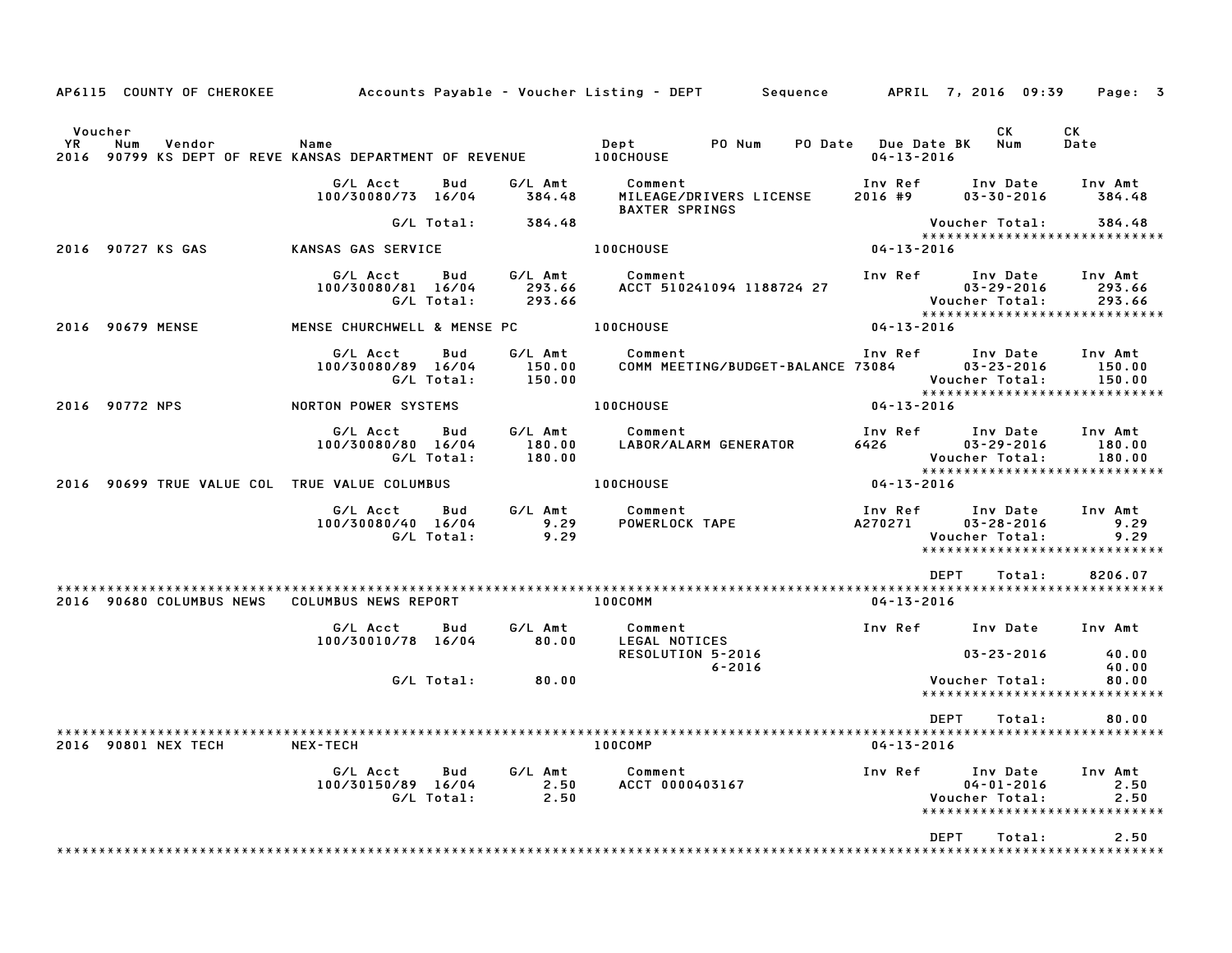|                              | AP6115 COUNTY OF CHEROKEE           |                                                                              |                               | Accounts Payable – Voucher Listing – DEPT         Sequence         APRIL 7, 2016  09:39                                |                      |                                                                                                          | Page: 4                       |
|------------------------------|-------------------------------------|------------------------------------------------------------------------------|-------------------------------|------------------------------------------------------------------------------------------------------------------------|----------------------|----------------------------------------------------------------------------------------------------------|-------------------------------|
| Voucher<br><b>YR</b><br>2016 | Num<br>Vendor                       | Name<br>90760 ADVANTAGE COMP ADVANTAGE COMPUTER ENTERPRISES INC 100DCOURT    |                               | Dept PO Num PO Date Due Date BK Num                                                                                    | 04-13-2016           | CK .                                                                                                     | CK<br>Date                    |
|                              |                                     | G/L Acct<br>Bud<br>100/30070/79 16/04                                        | G/L Amt<br>757.25             | Comment<br>COMPUTER<br>ا الله عبد الله عبد Comment<br>COMPUTER SERVICES/EQUIPMENT 53285 03-24-2016<br>63287 03-24-2016 |                      | Inv Ref Inv Date                                                                                         | Inv Amt<br>307.50<br>449.75   |
|                              |                                     | G/L Total: 757.25                                                            |                               |                                                                                                                        |                      | Voucher Total:<br>*****************************                                                          | 757.25                        |
|                              | 2016 90757 BINGHAM, M               | MELANIE BINGHAM                                                              |                               | $04 - 13 - 2016$<br>100DCOURT                                                                                          |                      |                                                                                                          |                               |
|                              |                                     | G/L Acct  Bud  G/L Amt<br>100/30070/89  16/04  2750.00<br>G/L Total: 2750.00 |                               | <b>Comment</b> Comment<br>MONTHLY ATTY/CO CONTRACT                                                                     |                      | Inv Ref Inv Date<br>$04 - 01 - 2016$<br>Voucher Total: 2750.00<br>****************************           | Inv Amt<br>2750.00            |
|                              | 2016 90761 CIZERLE, T TERRY CIZERLE |                                                                              |                               | <b>100DCOURT</b>                                                                                                       | 04-13-2016           |                                                                                                          |                               |
|                              |                                     | G/L Acct Bud<br>100/30070/73 16/04<br>G/L Total:                             | G/L Amt<br>$41.85$<br>$41.85$ | Comment<br>COMMENT<br>TRAVEL TRAINING/MISC                                                                             |                      | Inv Ref Inv Date Inv Amt                                                                                 |                               |
|                              | 2016 90758 CURE, K KEVIN T CURE     |                                                                              |                               | 100DCOURT                                                                                                              | $04 - 13 - 2016$     |                                                                                                          |                               |
|                              |                                     | G/L Acct<br>Bud<br>100/30070/89 16/04<br>G/L Total:                          | 2750.00                       | G/L Amt           Comment<br>2750.00       MONTHLY A1<br>MONTHLY ATTY/CO CONTRACT                                      |                      | Inv Ref Inv Date<br>04-01-2016                                                                           | Inv Amt                       |
|                              | 2016 90751 GAYOSO, C                | CANDACE BREWSTER GAYOSO                                                      |                               | 100DCOURT                                                                                                              |                      |                                                                                                          |                               |
|                              |                                     | <b>Bud</b><br>G/L Acct<br>100/30070/89 16/04<br>G/L Total:                   | 2750.00<br>2750.00            | G/L Amt Comment<br>MONTHLY ATTY/CO CONTRACT                                                                            |                      | Inv Ref Inv Date<br>$04 - 01 - 2016$<br>04-01-2016<br>:Voucher Total<br>*****************************    | Inv Amt<br>2750.00<br>2750.00 |
|                              | 2016 90762 KS SENTENCING            | KANSAS SENTENCING COMMISSION 100DCOURT                                       |                               |                                                                                                                        | 04-13-2016           |                                                                                                          |                               |
|                              |                                     | G/L Acct Bud<br>100/30070/21 16/04 162.00<br>G/L Total: 162.00               | G/L Amt                       | Comment<br>GUIDELINES DESK MANUALS                                                                                     | <b>Vouc</b>          | Inv Ref Inv Date Inv Amt<br>04-01-2016<br>Voucher Total:                                                 | 162.00<br>162.00              |
|                              |                                     | 2016 90763 PAWNEE COUNTY DISTRICT COURT 100DCOURT                            |                               |                                                                                                                        | $04 - 13 - 2016$     |                                                                                                          |                               |
|                              |                                     | G/L Acct   Bud<br>100/30070/89 16/04<br>G/L Total: 241.50                    | G/L Amt<br>241.50             | Comment<br>COMMENT<br>COURT COSTS                                                                                      | 15PR46 <sup>11</sup> | Inv Ref      Inv Date<br>09-09-2015<br>Voucher Total:                                                    | Inv Amt<br>241.50<br>241.50   |
|                              | 2016 90764 PRICE, R                 | <b>REBECCA PRICE</b>                                                         |                               | 100DCOURT                                                                                                              | 04-13-2016           |                                                                                                          |                               |
|                              |                                     | G/L Acct<br><b>Bud</b><br>100/30070/73 16/04<br>G/L Total:                   | 34.56<br>34.56                | G/L Amt Comment<br>TRAVEL/ EFILING TRAINING                                                                            |                      | Inv Ref      Inv Date<br>$04 - 01 - 2016$<br>04-01-2016<br>:Voucher Total                                | Inv Amt<br>34.56<br>34.56     |
|                              | 2016 90765 RUSSELL, J               | JANET RUSSELL                                                                |                               | 100DCOURT                                                                                                              | $04 - 13 - 2016$     | *****************************                                                                            |                               |
|                              |                                     | G/L Acct<br>Bud<br>100/30070/73 16/04<br>G/L Total:                          | G/L Amt<br>38.88<br>38.88     | Comment<br>TRAVEL - EFILING TRAINING                                                                                   |                      | Inv Ref      Inv Date     Inv Amt<br>$04 - 01 - 2016$<br>Voucher Total:<br>***************************** | 38.88<br>38.88                |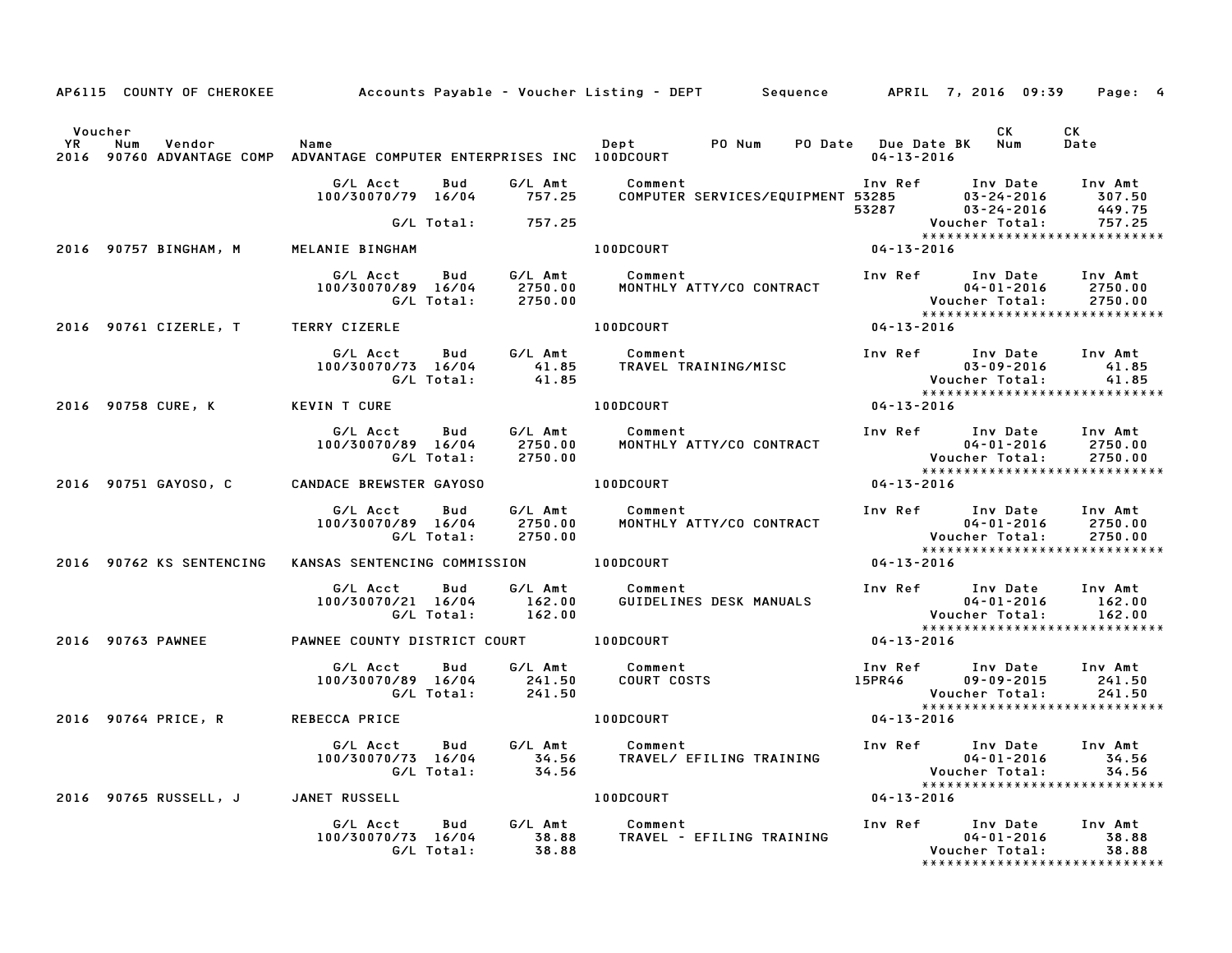| AP6115 COUNTY OF CHEROKEE                                     |                                                     |                               | Accounts Payable – Voucher Listing – DEPT       Sequence      APRIL 7, 2016 09:39 |                                             |                                                             | Page: 5                                                            |
|---------------------------------------------------------------|-----------------------------------------------------|-------------------------------|-----------------------------------------------------------------------------------|---------------------------------------------|-------------------------------------------------------------|--------------------------------------------------------------------|
| Voucher<br><b>YR</b><br>Num<br>Vendor<br>2016 90752 STEELE, D | Name<br>DOUGLAS ROPER STEELE                        |                               | Dept PO Num<br>100DCOURT                                                          | PO Date Due Date BK Num<br>$04 - 13 - 2016$ | CK                                                          | СK<br>Date                                                         |
|                                                               | G/L Acct<br>Bud<br>100/30070/89 16/04<br>G/L Total: | G⁄L Amt<br>2750.00<br>2750.00 | Comment<br>MONTHLY ATTY/CO CONTRACT                                               |                                             | Inv Ref Inv Date<br>04-01-2016<br>Voucher Total:            | Inv Amt<br>2750.00<br>2750.00<br>******************************    |
| 2016 90766 US CELLULAR                                        | US CELLULAR                                         |                               | 100DCOURT                                                                         | 04-13-2016                                  |                                                             |                                                                    |
|                                                               | G/L Acct<br>Bud<br>100/30070/84 16/04<br>G/L Total: | 40.99<br>40.99                | G/L Amt Comment<br>ACCT 558976541                                                 | Inv Ref<br>0128855511                       | Inv Date<br>03-20-2016<br>Voucher Total:                    | Inv Amt<br>40.99<br>40.99<br>*****************************         |
| 2016 90681 COLUMBUS TIRE                                      | COLUMBUS TIRE & AUTO                                |                               | 100E/P                                                                            | <b>DEPT</b><br>04-13-2016                   | Total:                                                      | 12317.03                                                           |
|                                                               | G/L Acct<br>Bud<br>100/30090/25 16/04<br>G/L Total: | G/L Amt<br>11.05<br>11.05     | Comment<br>TIRE REPAIR                                                            | 7172                                        | Inv Ref      Inv Date<br>$03 - 19 - 2016$<br>Voucher Total: | Inv Amt<br>11.05<br>11.05<br>*****************************         |
| 2016 90779 VERIZON                                            | <b>VERIZON WIRELESS</b>                             |                               | 100E/P                                                                            | $04 - 13 - 2016$                            |                                                             |                                                                    |
|                                                               | G/L Acct<br>Bud<br>100/30090/84 16/04<br>G/L Total: | 31.00<br>31.00                | G/L Amt Comment<br>ACCT 442067141-0001                                            | Inv Ref<br>9762647647 03-23-2016            | Inv Date<br>Voucher Total:                                  | Inv Amt<br>31.00<br>31.00<br>******************************        |
|                                                               |                                                     |                               |                                                                                   | DEPT                                        | Total:                                                      | 42.05                                                              |
| 2016 90325 BILLABLE                                           | BILLABLE HOURS, LLC                                 |                               | 100ECON                                                                           | 04-13-2016                                  |                                                             |                                                                    |
|                                                               | G/L Acct<br>Bud<br>100/30230/89 16/03               | G/L Amt<br>625.00             | Comment<br><b>BUILDING LEASE</b><br>$3/15/16 - 4/15/16$                           | 536525                                      | Inv Ref      Inv Date<br>11-12-2015                         | Inv Amt<br>625.00                                                  |
|                                                               | G/L Total:                                          | 625.00                        |                                                                                   |                                             | Voucher Total:                                              | 625.00<br>*****************************                            |
| 2016 90711 COL TEL                                            | COLUMBUS TELEPHONE COMPANY 100ECON                  |                               |                                                                                   | 04-13-2016                                  |                                                             |                                                                    |
|                                                               | G/L Acct<br>Bud<br>100/30230/74 16/04<br>G/L Total: | G/L Amt<br>60.00<br>60.00     | Comment<br>ACCT 7641                                                              |                                             | Inv Ref Inv Date<br>04-01-2016<br>Voucher Total:            | Inv Amt<br>60.00<br>60.00                                          |
| 2016 90778 COLUMBUS                                           | CITY OF COLUMBUS                                    |                               | 100ECON                                                                           | 04-13-2016                                  |                                                             | *****************************                                      |
|                                                               | G/L Acct<br>Bud<br>G/L Total:                       | 69.38                         | G/L Amt Comment<br>100/30230/74 16/04 69.38 ACCT 08-13630-01                      | Inv Ref                                     | Inv Date<br>Voucher Total: 69.38                            | Inv Amt<br>$03 - 29 - 2016$ 69.38<br>***************************** |
| 2016 90712 JOPLIN REG PART JOPLIN REGIONAL PARTNERSHIP        |                                                     |                               | 100ECON                                                                           | $04 - 13 - 2016$                            |                                                             |                                                                    |
|                                                               | G/L Acct Bud<br>100/30230/89 16/04                  | G/L Amt<br>594.31             | Comment<br>CHEROKEE CO ACT REGISTRATIN 100348<br><b>ACCT 6085</b>                 |                                             | Inv Ref      Inv Date<br>03-18-2016                         | Inv Amt<br>594.31                                                  |
|                                                               | G/L Total:                                          | 594.31                        |                                                                                   |                                             | Voucher Total:                                              | 594.31<br>*****************************                            |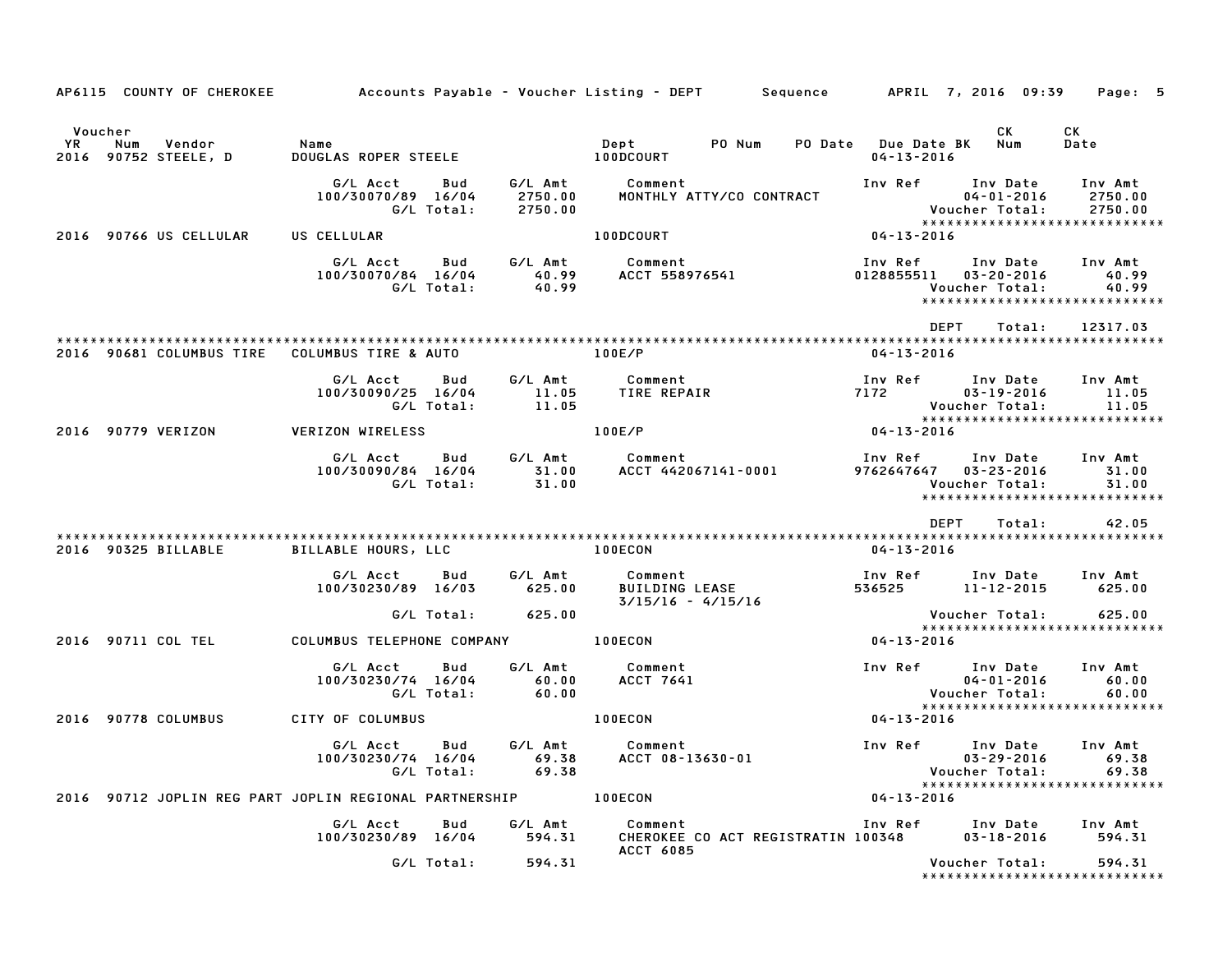|                   |                                    |                                                                                                   |                  | AP6115 COUNTY OF CHEROKEE Accounts Payable - Voucher Listing - DEPT Sequence APRIL 7, 2016 09:39 Page: 6                                                                                                  |                                                           |                |                                                               |
|-------------------|------------------------------------|---------------------------------------------------------------------------------------------------|------------------|-----------------------------------------------------------------------------------------------------------------------------------------------------------------------------------------------------------|-----------------------------------------------------------|----------------|---------------------------------------------------------------|
| Voucher<br>YR Num | Vendor                             | Name                                                                                              |                  | Dept PONum                                                                                                                                                                                                | PO Date Due Date BK Num                                   | CK             | CK<br>Date                                                    |
|                   |                                    |                                                                                                   |                  |                                                                                                                                                                                                           |                                                           | DEPT<br>Total: | 1348.69                                                       |
|                   | 2016 90684 CINTAS 0855 CINTAS CORP |                                                                                                   |                  | 100EMPCOMP                                                                                                                                                                                                | $04 - 13 - 2016$                                          |                |                                                               |
|                   |                                    |                                                                                                   |                  | bud G/L Amt Comment Inv Ref Inv Date Inv Amt<br>100/30330/22 16/04 21.04 BATTERIES, GLOVES 8402640866 03–11–2016 103.54<br>G/L Total: 103.54<br>103.54                                                    |                                                           |                |                                                               |
|                   |                                    |                                                                                                   |                  |                                                                                                                                                                                                           |                                                           |                | *****************************                                 |
|                   | 2016 90683 CINTAS 459 CINTAS #459  |                                                                                                   |                  | $04 - 13 - 2016$<br>100EMPCOMP                                                                                                                                                                            |                                                           |                |                                                               |
|                   |                                    | G/L Acct Bud G/L Amt Comment<br>100/30330/31 16/04 87.57<br>G/L Total: 87.57                      |                  | Comment<br>DUST MOPS                                                                                                                                                                                      | Inv Ref      Inv Date     Inv Amt<br>459768473 03-22-2016 |                | 87.57<br>Voucher Total: 87.57<br>**************************** |
|                   | 2016 90714 CULLIGAN                | CULLIGAN OF JOPLIN 100EMPCOMP                                                                     |                  | $04 - 13 - 2016$                                                                                                                                                                                          |                                                           |                |                                                               |
|                   |                                    | G/L Acct Bud G/L Amt Comment<br>100/30330/31 16/04 71.17                                          | G/L Total: 71.17 | COFFEE, WATER, CONDIMENTS 77361 03-30-2016 71.17                                                                                                                                                          | Inv Ref Inv Date Inv Amt                                  |                | Voucher Total: 71.17<br>****************************          |
|                   | 2016 90686 ETTINGERS               | ETTINGER'S OFFICE SUPPLY 100EMPCOMP                                                               |                  |                                                                                                                                                                                                           | $04 - 13 - 2016$                                          |                |                                                               |
|                   |                                    |                                                                                                   |                  | G/L Acct  Bud  G/L Amt  Comment<br>100/30330/31 16/04  89.98  CUPS, TOWELS<br>TOWELS                                                                                                                      |                                                           |                |                                                               |
|                   |                                    |                                                                                                   | G/L Total: 89.98 |                                                                                                                                                                                                           |                                                           |                |                                                               |
|                   | 2016 90770 ETTINGERS               | ETTINGER'S OFFICE SUPPLY THE LOOEMPCOMP                                                           |                  |                                                                                                                                                                                                           |                                                           |                |                                                               |
|                   |                                    |                                                                                                   |                  | 6/L Acct Bud G/L Amt Comment – Inv Ref Inv Date Inv Amt<br>100/30330/23 16/04 129.42 STATIC GUARD – 4703070 03-21-2016 14.85<br>DEPOSIT TICKETS – 4704510 03-23-2016 22.62<br>29.42 Voucher Total: 129.42 |                                                           |                |                                                               |
|                   |                                    |                                                                                                   |                  |                                                                                                                                                                                                           |                                                           |                | *****************************                                 |
|                   | 2016 90775 HEARTLAND               | HEARTLAND ELECTRIC COOPERATIVE INC 100EMPCOMP                                                     |                  |                                                                                                                                                                                                           |                                                           |                |                                                               |
|                   |                                    | G/L Acct      Bud      G/L Amt        Comment<br>$100/30330/25$ $16/04$ 44.05<br>G/L Total: 44.05 |                  |                                                                                                                                                                                                           | <b>Voucher Total:</b>                                     |                | 44.05<br>44.05                                                |
|                   | 2016 90687 MCCARTYS                | <b>MCCARTY'S</b>                                                                                  |                  | <b>100EMPCOMP</b>                                                                                                                                                                                         | $04 - 13 - 2016$                                          |                |                                                               |
|                   |                                    |                                                                                                   |                  | G/L Acct Bud G/L Amt Comment Inv Ref Inv Date Inv Amt<br>100/30330/32 16/04 29.15 FILE FOLDERS, CARD HOLDER 6342340 03–24–2016 29.15<br>19.15 C/L Total: 29.15                                            |                                                           |                | 29.15<br>29.15<br>******************************              |
|                   |                                    | 2016 90726 MIDWEST COLOR MIDWEST COLOR GRAPHICS                                                   |                  | $04 - 13 - 2016$<br>100EMPCOMP                                                                                                                                                                            |                                                           |                |                                                               |
|                   |                                    | G/L Acct  Bud  G/L Amt  Comment<br>100/30330/26  16/04  165.00  WINDOW EN<br>G/L Total:  165.00   |                  | Comment Inv Ref Inv Date Inv Amt<br>WINDOW ENVELOPES 42882 03-24-2016 165.00<br>Voucher Total: 165.00                                                                                                     |                                                           |                |                                                               |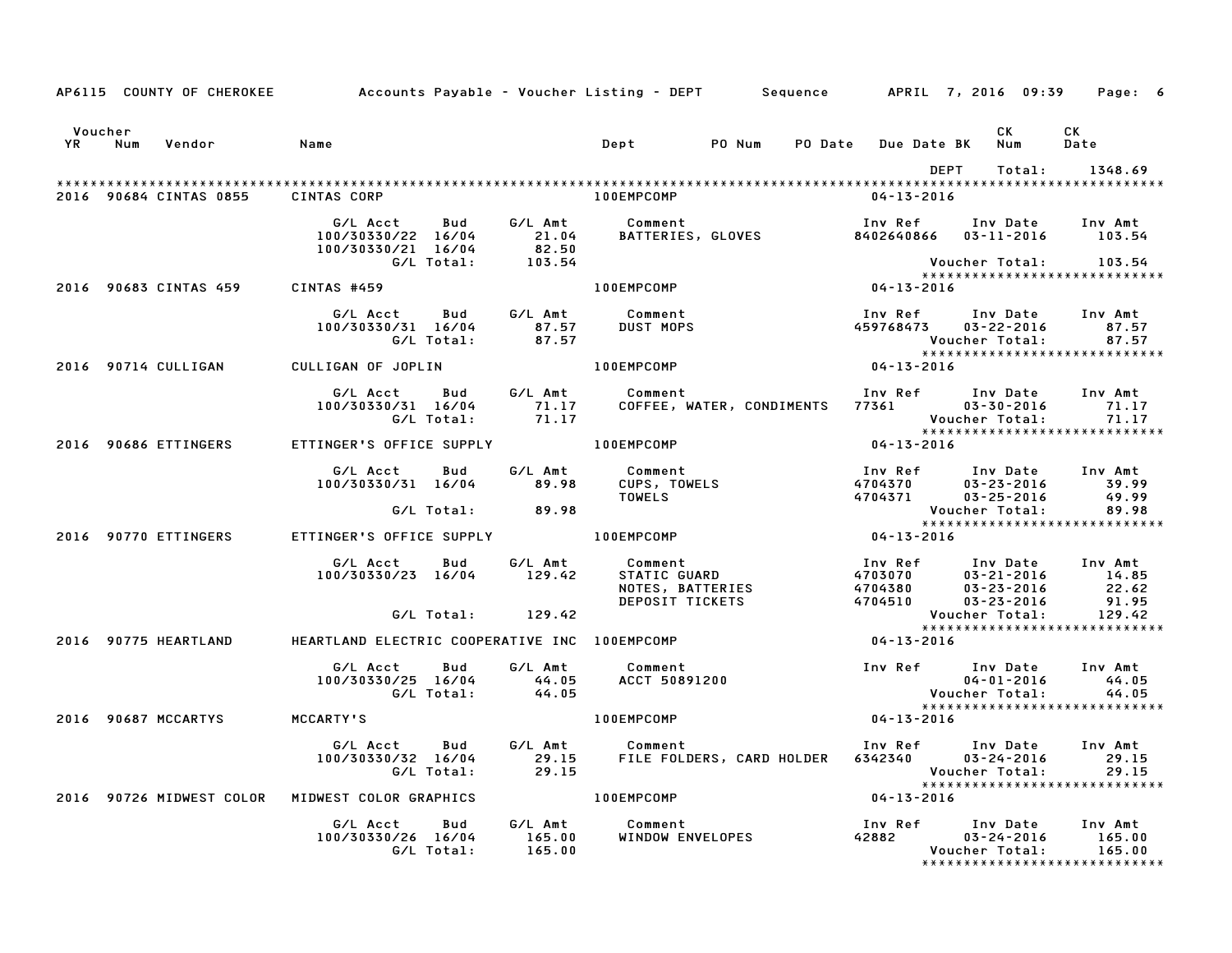|                        | AP6115 COUNTY OF CHEROKEE                  |                                                      |                   |                                          | Accounts Payable – Voucher Listing – DEPT         Sequence         APRIL 7, 2016  09:39                   |                                     |                                                                                 | Page: 7                       |
|------------------------|--------------------------------------------|------------------------------------------------------|-------------------|------------------------------------------|-----------------------------------------------------------------------------------------------------------|-------------------------------------|---------------------------------------------------------------------------------|-------------------------------|
| Voucher<br>YR.<br>2016 | Num<br>Vendor<br>90810 OFFICE 8004         | Name<br>OFFICE DEPOT BUSINESS CREDIT                 |                   |                                          | CK C<br>CK.<br>PO Num<br>Dept<br><b>100EMPCOMP</b>                                                        | $04 - 13 - 2016$                    | PO Date Due Date BK Num                                                         | Date                          |
|                        |                                            | G/L Acct                                             | Bud               | G/L Amt                                  | Comment                                                                                                   | Inv Ref                             | Inv Date                                                                        | Inv Amt                       |
|                        |                                            | 100/30330/30 16/04                                   | 16/04             | 411.61                                   | ACCT  <br>ENVELOPES, PAPER, POST ITS 829916259001 03-14-2016<br>FILE GUIDE, CUPS<br>CLIPS, BOXES, FOLDERS |                                     | 830209465001 03-17-2016<br>830209691001 03-17-2016                              | 298.67<br>25.88<br>87.06      |
|                        |                                            |                                                      | G/L Total:        | 411.61                                   |                                                                                                           |                                     | Voucher Total:<br>*****************************                                 | 411.61                        |
|                        | 2016 90749 QUILL                           | QUILL CORPORATION                                    |                   |                                          | 100EMPCOMP                                                                                                | 04-13-2016                          |                                                                                 |                               |
|                        |                                            | G/L Acct<br>100/30330/21 16/04<br>100/30330/22 16/04 | Bud               | G/L Amt<br>40.98<br>757.32               | Comment<br>POSTITS, TAPE, LABELS<br>PENS, INK, WIPES, FOLDERS                                             | Inv Ref<br>4290463                  | Inv Date<br>$03 - 18 - 2016$                                                    | Inv Amt<br>798.30             |
|                        |                                            | 100/30330/22 16/04<br>100/30330/21 16/04             | G/L Total:        | $\frac{11.16}{40.98}$<br>40.98<br>850.44 | HAND SANITIZER<br>WIRE CATALOG RACK                                                                       | 4292822<br>4304458                  | 03-18-2016<br>03-21-2016<br>Voucher Total:<br>*****************************     | 11.16<br>40.98<br>850.44      |
|                        | 2016 90688 TEAM OUTFITTERS TEAM OUTFITTERS |                                                      |                   |                                          | 100EMPCOMP                                                                                                | $04 - 13 - 2016$                    |                                                                                 |                               |
|                        |                                            | G/L Acct<br>100/30330/28 16/04                       | Bud<br>G/L Total: | G/L Amt<br>21.60<br>21.60                | Comment<br>PLAQUE/GENE LANGEROT                                                                           | Inv Ref<br>390180                   | Inv Date<br>$03 - 29 - 2016$<br>Voucher Total:<br>***************************** | Inv Amt<br>21.60<br>21.60     |
|                        |                                            |                                                      |                   |                                          |                                                                                                           |                                     | <b>DEPT</b><br>Total:                                                           | 2003.53                       |
|                        | 2016 90734 BOB BARKER                      | <b>BOB BARKER COMPANY INC</b>                        |                   |                                          | 100JAIL                                                                                                   | 04-13-2016                          |                                                                                 |                               |
|                        |                                            | G/L Acct<br>100/30140/22 16/04<br>100/30140/39 16/04 | Bud               | G/L Amt<br>75.00<br>1204.30              | Comment<br><b>BOOTS</b><br>TOOTHPASTE, SHAMPOO, SOAP<br>TROUSERS, TOWELS, RAZORS<br><b>DEODORANT</b>      | Inv Ref<br>1000378363<br>1000378194 | Inv Date<br>$03 - 22 - 2016$<br>03-21-2016                                      | Inv Amt<br>75.00<br>1204.30   |
|                        |                                            |                                                      | G/L Total:        | 1279.30                                  |                                                                                                           |                                     | Voucher Total:                                                                  | 1279.30                       |
|                        | 2016 90690 CBM                             | CBM MANAGED SERVICES                                 |                   |                                          | 100JAIL                                                                                                   | 04-13-2016                          | *****************************                                                   |                               |
|                        |                                            | G/L Acct<br>100/30140/31 16/04                       | Bud               | G/L Amt<br>2920.90                       | Comment<br><b>INMATE MEALS</b>                                                                            | Inv Ref                             | Inv Date                                                                        | Inv Amt                       |
|                        |                                            |                                                      | G/L Total:        | 2920.90                                  | $3/10/16 - 3/16/16$                                                                                       | 97681                               | $03 - 16 - 2016$<br>Voucher Total:                                              | 2920.90<br>2920.90            |
|                        | 2016 90735 CITY TELE                       | CITY TELE COIN COMPANY INC                           |                   |                                          | 100JAIL                                                                                                   | $04 - 13 - 2016$                    | *****************************                                                   |                               |
|                        |                                            | G/L Acct<br>100/30140/39 16/04                       | Bud<br>G/L Total: | G/L Amt<br>1000.00<br>1000.00            | Comment<br>Comment<br>CALLING CARDS                                                                       | Inv Ref<br>10926                    | Inv Date<br>$03 - 03 - 2016$<br>Voucher Total:<br>***************************** | Inv Amt<br>1000.00<br>1000.00 |
|                        | 2016 90736 CWD                             | CASH-WA DISTRIBUTING                                 |                   |                                          | 100JAIL                                                                                                   | $04 - 13 - 2016$                    |                                                                                 |                               |
|                        |                                            | G/L Acct<br>100/30140/31 16/04                       | Bud<br>G/L Total: | G/L Amt<br>34.18<br>34.18                | Comment<br>FILM WRAP, GLOVES, COFFEE                                                                      | 10469661                            | Inv Ref Inv Date<br>$03 - 28 - 2016$<br>Voucher Total:                          | Inv Amt<br>34.18<br>34.18     |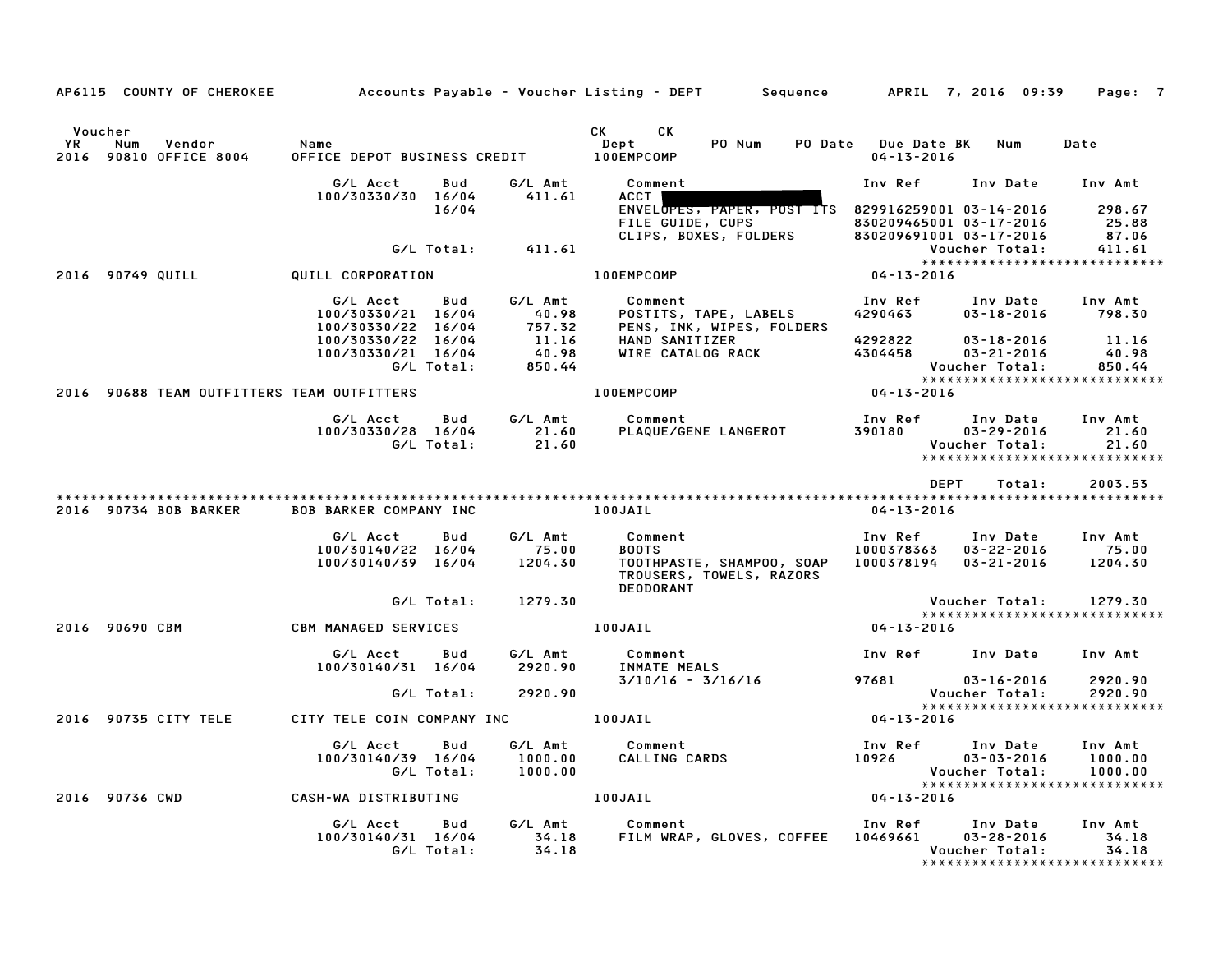| AP6115 COUNTY OF CHEROKEE Accounts Payable - Voucher Listing - DEPT Sequence APRIL 7, 2016 09:39 Page: 8 |                                                  |                   |                                                                                                                                                                                                                                                       |                  |                                                                                                                                                                 |                                |
|----------------------------------------------------------------------------------------------------------|--------------------------------------------------|-------------------|-------------------------------------------------------------------------------------------------------------------------------------------------------------------------------------------------------------------------------------------------------|------------------|-----------------------------------------------------------------------------------------------------------------------------------------------------------------|--------------------------------|
| Voucher                                                                                                  |                                                  |                   |                                                                                                                                                                                                                                                       | 04-13-2016       | CK<br>PO Date Due Date BK Num                                                                                                                                   | CK<br>Date                     |
|                                                                                                          |                                                  |                   | G/L Acct      Bud       G/L Amt         Comment                             Inv Ref      Inv Date      Inv Amt<br>100/30140/80   16/04        584.36       FIXED WATER LEAK                  396443         03–31–2016       584.<br>INSTALL NEW TANK |                  |                                                                                                                                                                 |                                |
|                                                                                                          | G/L Total: 584.36                                |                   |                                                                                                                                                                                                                                                       |                  | Voucher Total: 584.36<br>****************************                                                                                                           |                                |
| 2016 90738 MANZER FAMILY MANZER FAMILY MEDICINE 100JAIL                                                  |                                                  |                   |                                                                                                                                                                                                                                                       | $04 - 13 - 2016$ |                                                                                                                                                                 |                                |
|                                                                                                          |                                                  |                   |                                                                                                                                                                                                                                                       |                  |                                                                                                                                                                 |                                |
| 2016 90739 MARMIC <b>MARMIC FIRE &amp; SAFETY CO</b> 100JAIL                                             |                                                  |                   |                                                                                                                                                                                                                                                       | $04 - 13 - 2016$ |                                                                                                                                                                 |                                |
|                                                                                                          | G/L Acct Bud<br>100/30140/80 16/04<br>G/L Total: | 136.25            | G/L Amt          Comment<br>136.25      LABOR                                                                                                                                                                                                         |                  | Inv Ref      Inv Date    Inv Amt<br>5017533        03–23–2016       136.25<br>Voucher Total: 136.25<br>- Voucher lotal: د ۱۵۵۰<br>***************************** |                                |
|                                                                                                          |                                                  |                   |                                                                                                                                                                                                                                                       | $04 - 13 - 2016$ |                                                                                                                                                                 |                                |
|                                                                                                          |                                                  |                   | G/L Acct Bud G/L Amt Comment Inv Ref Inv Date Inv Amt<br>100/30140/80 16/04 4159.97 ALARM LABOR/MATERIALS 8712 03-28-2016 4159.97<br>G/L Total: 4159.97 Woucher Total: 4159.97                                                                        |                  |                                                                                                                                                                 |                                |
| 2016 90741 TRUE VALUE COL TRUE VALUE COLUMBUS   100JAIL                                                  |                                                  |                   |                                                                                                                                                                                                                                                       | $04 - 13 - 2016$ |                                                                                                                                                                 |                                |
|                                                                                                          |                                                  |                   | G/L Acct Bud G/L Amt Comment Inv Ref Inv Date Inv Amt<br>100/30140/40 16/04 38.77 VELCRO, CAP SLIP A269880 03–24–2016 38.77<br>G/L Total: 38.77 VelCRO, CAP SLIP A269880 03–24–2016 38.77                                                             |                  | Voucher Total: 38.77<br>****************************                                                                                                            |                                |
| 2016 90692 TURNKEY TURNKEY CORRECTIONS 100JAIL                                                           |                                                  |                   |                                                                                                                                                                                                                                                       | $04 - 13 - 2016$ |                                                                                                                                                                 |                                |
|                                                                                                          |                                                  |                   | 6/L Acct Bud 6/L Amt Comment Inv Ref Inv Date Inv Amt<br>100/30140/39 16/04 1734.82 CANTEEN SALES 114620160314 03-14-2016 992.77<br>6/L Total: 1734.82 CANTEEN SALES 114620160321 03-21-2016 742.05<br>6/L Total: 1734.82 Voucher Total               |                  |                                                                                                                                                                 |                                |
| 2016 90742 WAGNER, K                                                                                     | KRISTIN WAGNER                                   |                   | 100JAIL                                                                                                                                                                                                                                               | $04 - 13 - 2016$ |                                                                                                                                                                 |                                |
|                                                                                                          |                                                  |                   | G/L Acct Bud G/L Amt Comment Inv Ref Inv Date Inv Amt<br>100/30140/81 16/04 36.99 SUPPLIES/JAIL REIMBURSE 04-01-2016 36.99<br>G/L Total: 36.99 50.99 Voucher Total: 36.99                                                                             |                  |                                                                                                                                                                 |                                |
|                                                                                                          |                                                  |                   |                                                                                                                                                                                                                                                       |                  | <b>DEPT</b><br>Total:                                                                                                                                           | 15360.54                       |
| 2016 90759 CUHS TENNIS CUHS BOYS TENNIS                                                                  |                                                  |                   | <b>100REC</b>                                                                                                                                                                                                                                         | $04 - 13 - 2016$ |                                                                                                                                                                 |                                |
|                                                                                                          | G/L Acct<br>Bud<br>100/30130/99 16/04            | G/L Amt<br>200.00 | Comment<br>COMMISSIONER DONATION                                                                                                                                                                                                                      | Inv Ref          | Inv Date                                                                                                                                                        | Inv Amt                        |
|                                                                                                          | G/L Total:                                       | 200.00            | CHARLES NAPIER                                                                                                                                                                                                                                        |                  | $04 - 04 - 2016$<br>Voucher Total:<br>********************                                                                                                      | 200.00<br>200.00<br>********** |
|                                                                                                          |                                                  |                   |                                                                                                                                                                                                                                                       |                  |                                                                                                                                                                 |                                |
|                                                                                                          |                                                  |                   |                                                                                                                                                                                                                                                       |                  | DEPT<br>Total:                                                                                                                                                  | 200.00                         |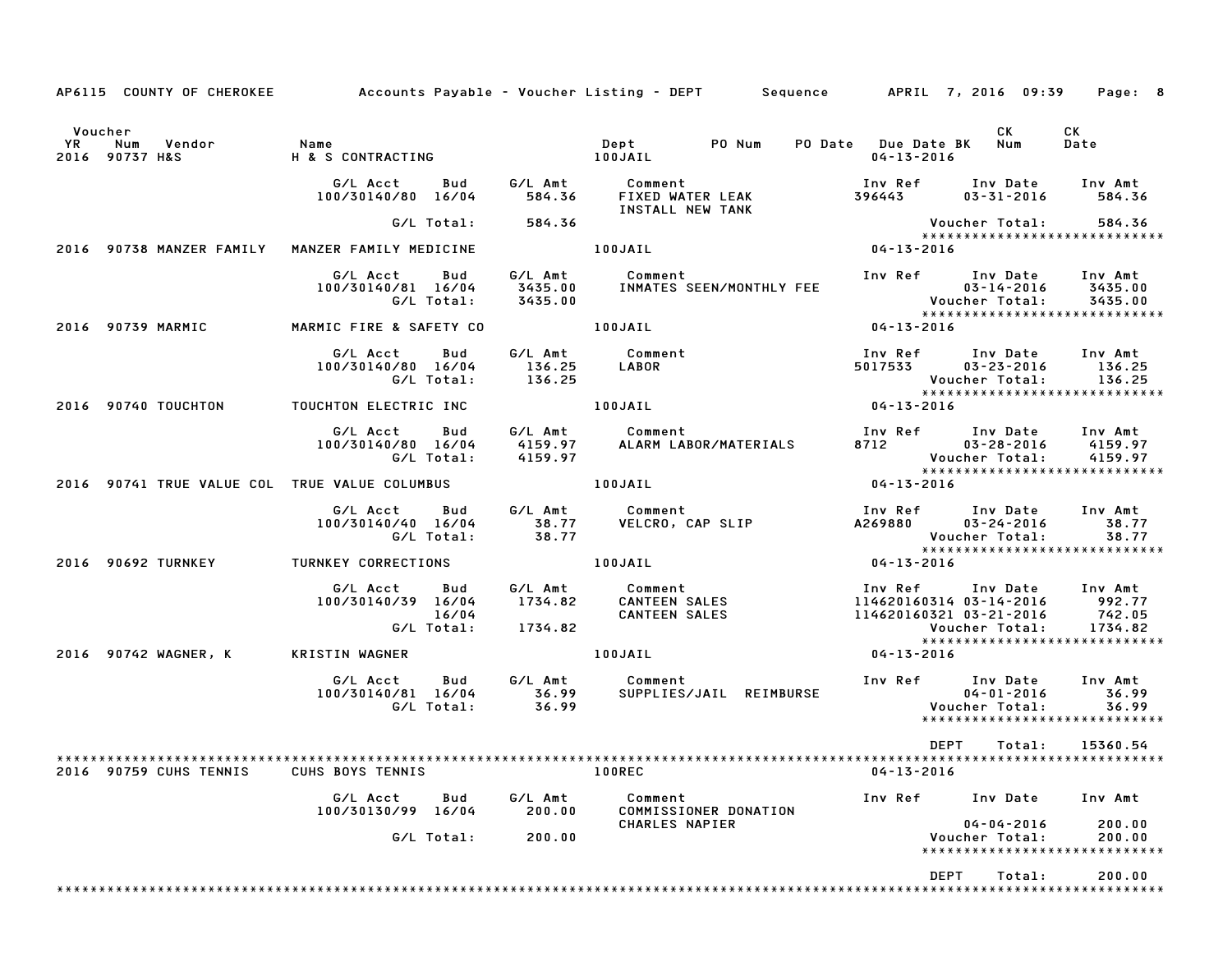|                      |                                      |                                                                                                                                                                      |       | AP6115 COUNTY OF CHEROKEE Accounts Payable - Voucher Listing - DEPT Sequence APRIL 7, 2016 09:39 Page: 9 |                  |                                                                                                                                                        |                      |
|----------------------|--------------------------------------|----------------------------------------------------------------------------------------------------------------------------------------------------------------------|-------|----------------------------------------------------------------------------------------------------------|------------------|--------------------------------------------------------------------------------------------------------------------------------------------------------|----------------------|
| Voucher<br><b>YR</b> | Vendor<br>Num<br>2016 90769 CULLIGAN | Name<br>CULLIG                                                                                                                                                       |       |                                                                                                          | $04 - 13 - 2016$ | CK L<br>PO Date Due Date BK Num                                                                                                                        | CK<br>Date           |
|                      |                                      | G/L Acct         Bud          G/L Amt             Comment<br>100/30050/83    16/04                 9.95           WATER<br>100/30050/83 16/04<br>16/04<br>G/L Total: | 9.95  | WATER<br>COOLER RENTAL                                                                                   | 77790            | Inv Ref       Inv Date     Inv Amt<br>76902          03–16–2016            4.95<br>$03 - 31 - 2016$<br>Voucher Total:<br>***************************** | 4.95<br>5.00<br>9.95 |
|                      |                                      |                                                                                                                                                                      |       |                                                                                                          |                  | DEPT<br>Total:                                                                                                                                         | 9.95                 |
|                      |                                      | 2016 90743 COL TEL COLUMBUS TELEPHONE COMPANY THE LOOSHERIFF                                                                                                         |       |                                                                                                          | 04-13-2016       |                                                                                                                                                        |                      |
|                      |                                      | G/L Acct<br>Bud<br>100/30060/74 16/04 1101.92 ACCT 2963<br>G/L Total:      1101.92                                                                                   |       | G/L Amt Comment                                                                                          |                  | Inv Ref Inv Date Inv Amt<br>04-01-2016 1101.92<br>Voucher Total: 1101.92<br>****************************                                               |                      |
|                      | 2016 90771 KANSASLAND                |                                                                                                                                                                      |       | KANSASLAND TIRE OF PITTSBURG 100SHERIFF                                                                  | $04 - 13 - 2016$ |                                                                                                                                                        |                      |
|                      |                                      | G/L Acct<br>Bud                                                                                                                                                      |       | G/L Amt Comment<br>100/30060/25 16/04 238.32 1 245/55R18 TIRE<br>1 P235/55R17 TIRE                       |                  | Inv Ref      Inv Date    Inv Amt<br>162195         04–01–2016       238.32                                                                             |                      |
|                      | 2016 90693 LAKELAND                  | G/L Total: 238.32                                                                                                                                                    |       |                                                                                                          | 04-13-2016       | Voucher Total: 238.32<br>****************************                                                                                                  |                      |
|                      |                                      | G/L Acct      Bud      G/L Amt         Comment                                                                                                                       |       | 100/30060/83 16/04 571.56<br>100/30060/83 16/04 371.56 CONTRACT CHARGES<br>G/L Total: 371.56             |                  | Inv Ref Inv Date Inv Amt<br>114606 03-15-2016 371.56<br>Voucher Total: 371.56<br>******************************                                        | 371.56               |
|                      |                                      |                                                                                                                                                                      |       |                                                                                                          | $04 - 13 - 2016$ |                                                                                                                                                        |                      |
|                      |                                      | G/L Acct Bud G/L Amt Comment<br>100/30060/22 16/04<br>09.00 6/L Total: 99.00                                                                                         |       | DIGITAL VERSION/ETHICS                                                                                   |                  | Inv Ref Inv Date Inv Amt<br>03-10-2016<br>Voucher Total: 99.00<br>******************************                                                       |                      |
|                      |                                      | 2016 90744 MIDWEST RADAR MIDWEST RADAR & EQUIPMENT   100SHERIFF                                                                                                      |       |                                                                                                          | $04 - 13 - 2016$ |                                                                                                                                                        |                      |
|                      |                                      | G/L Acct Bud<br>100/30060/94 16/04 630.00                                                                                                                            |       | G/L Amt Comment                                                                                          |                  |                                                                                                                                                        |                      |
|                      |                                      |                                                                                                                                                                      |       |                                                                                                          |                  |                                                                                                                                                        |                      |
|                      | 2016 90695 NATALINIS                 | NATALINI'S AUTOMOTIVE                                                                                                                                                |       | <b>100SHERIFF</b>                                                                                        | $04 - 13 - 2016$ |                                                                                                                                                        |                      |
|                      |                                      | G/L Acct<br>100/30060/25 16/04<br>16/04                                                                                                                              | 23.05 | Bud G/L Amt Comment<br>AIR FILTER<br>EPOXY<br><b>BRAKE FLUID</b>                                         |                  | 1nv Ref 1nv Date 1nv Amt<br>597687 03-23-2016 10.36<br>597694 03-23-2016 5.49<br>592987 02-02-2016 7.20                                                |                      |
|                      |                                      | G/L Total: 23.05                                                                                                                                                     |       |                                                                                                          |                  | Voucher Total:<br>*****************************                                                                                                        | 23.05                |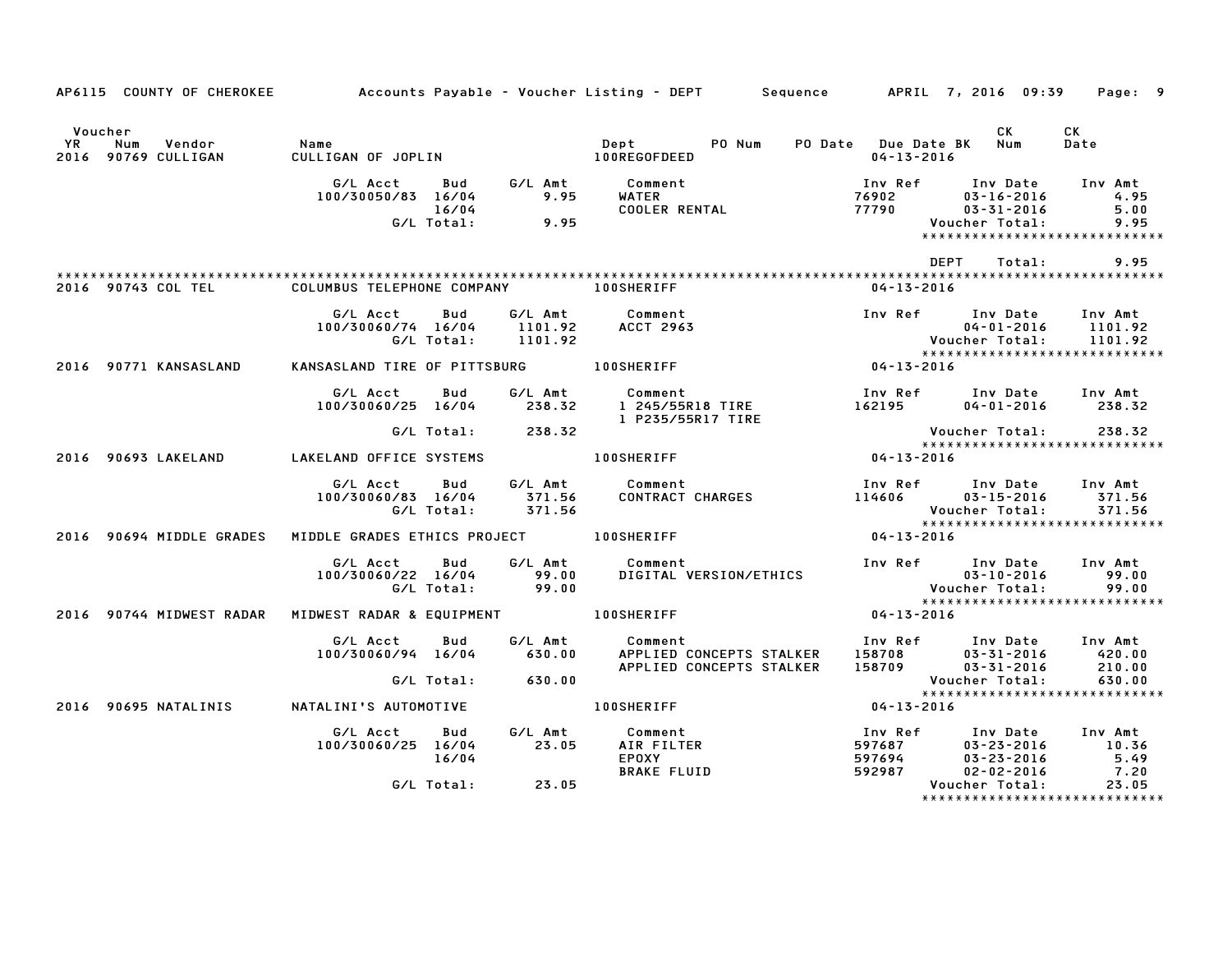| AP6115 COUNTY OF CHEROKEE                            |                                                     |                             | Accounts Payable – Voucher Listing – DEPT         Sequence     | APRIL 7, 2016 09:39                                                                                      | Page: 10                                |
|------------------------------------------------------|-----------------------------------------------------|-----------------------------|----------------------------------------------------------------|----------------------------------------------------------------------------------------------------------|-----------------------------------------|
| Voucher<br>YR<br>Num<br>Vendor<br>2016 90745 US BANK | Name<br>US BANK EQUIPMENT FINANCE                   |                             | Dept<br>PO Num<br><b>100SHERIFF</b>                            | CK.<br>PO Date Due Date BK<br>Num<br>$04 - 13 - 2016$                                                    | CK<br>Date                              |
|                                                      | G/L Acct<br>Bud<br>100/30060/83 16/04<br>G/L Total: | G/L Amt<br>243.92<br>243.92 | Comment<br><b>COPIER CHARGES</b>                               | Inv Ref<br>Inv Date<br>300493798<br>$03 - 16 - 2016$<br>Voucher Total:<br>*****************************  | Inv Amt<br>243.92<br>243.92             |
| 2016 90746 VERIZON                                   | <b>VERIZON WIRELESS</b>                             |                             | <b>100SHERIFF</b>                                              | 04-13-2016                                                                                               |                                         |
|                                                      | G/L Acct<br>Bud<br>100/30060/74 16/04<br>G/L Total: | G/L Amt<br>40.01<br>40.01   | Comment<br>ACCT 986487568 00001                                | Inv Ref<br>Inv Date<br>9762357761<br>$03 - 18 - 2016$<br>Voucher Total:<br>***************************** | Inv Amt<br>40.01<br>40.01               |
| 2016 90750 WAMPLER, T                                | TIMOTHY D WAMPLER                                   |                             | <b>100SHERIFF</b>                                              | 04-13-2016                                                                                               |                                         |
|                                                      | G/L Acct<br>Bud<br>100/30060/84 16/04<br>G/L Total: | G/L Amt<br>30.00<br>30.00   | Comment<br>CELL PHONE STIPEND                                  | Inv Ref<br>Inv Date<br>$04 - 01 - 2016$<br>Voucher Total:<br>*****************************               | Inv Amt<br>30.00<br>30.00               |
|                                                      |                                                     |                             |                                                                | <b>DEPT</b><br>Total:                                                                                    | 2777.78                                 |
| 2016 90768 CULLIGAN                                  | CULLIGAN OF JOPLIN                                  |                             | <b>100TREAS</b>                                                | $04 - 13 - 2016$                                                                                         |                                         |
|                                                      | G/L Acct<br>Bud<br>100/30030/89 16/04<br>G/L Total: | G/L Amt<br>9.95<br>9.95     | Comment<br>WATER<br><b>COOLER RENTAL</b>                       | Inv Ref<br>Inv Date<br>77365<br>$03 - 31 - 2016$<br>77791<br>$03 - 31 - 2016$<br>Voucher Total:          | Inv Amt<br>4.95<br>5.00<br>9.95         |
|                                                      |                                                     |                             |                                                                | *****************************                                                                            |                                         |
|                                                      |                                                     |                             |                                                                | <b>DEPT</b><br>Total:                                                                                    | 9.95                                    |
| 2016 90697 COMPUTER                                  | COMPUTER INFORMATION CONCEPTS                       |                             | 103                                                            | $04 - 13 - 2016$                                                                                         |                                         |
|                                                      | G/L Acct<br>Bud<br>103/30103/89                     | G/L Amt<br>6080.00          | Comment<br>PEOPLEWARE AGREEMENT<br>MAY 1, 2016 - APRIL 30,2017 | Inv Ref<br>Inv Date<br>PSI23448<br>$03 - 17 - 2016$                                                      | Inv Amt<br>6080.00                      |
|                                                      | G/L Total:                                          | 6080.00                     |                                                                | Voucher Total:<br>*****************************                                                          | 6080.00                                 |
|                                                      |                                                     |                             |                                                                | <b>DEPT</b><br>Total:                                                                                    | 6080.00                                 |
| 2016 90707 APPLE                                     | APPLEMARKET                                         |                             | 110HWY                                                         | $04 - 13 - 2016$                                                                                         | *************************               |
|                                                      | G/L Acct<br>Bud<br>110/30110/42 16/04               | G/L Amt<br>67.48            | Comment<br><b>FOLGERS</b><br>FOLGERS, SPOONS                   | Inv Ref<br>Inv Date<br>2197066<br>$03 - 23 - 2016$<br>2197167<br>$03 - 28 - 2016$                        | Inv Amt<br>23.64<br>26.49               |
|                                                      | G/L Total:                                          | 67.48                       | LEMON WIPE, SOAP PAD, BLEACH 2197128                           | $03 - 30 - 2016$<br>Voucher Total:                                                                       | 17.35<br>67.48                          |
| 2016 90709 BLEVINS                                   | BLEVINS ASPHALT CONSTRUCTION CO INC 110HWY          |                             |                                                                | ******************************<br>$04 - 13 - 2016$                                                       |                                         |
|                                                      | G/L Acct<br>Bud<br>110/30110/34 16/04               | G/L Amt<br>277.68           | Comment<br>COLD-MIX<br>COLD-MIX                                | Inv Date<br>Inv Ref<br>125754<br>$03 - 22 - 2016$<br>125806<br>$04 - 04 - 2016$                          | Inv Amt<br>81.12<br>196.56              |
|                                                      | G/L Total:                                          | 277.68                      |                                                                | Voucher Total:                                                                                           | 277.68<br>***************************** |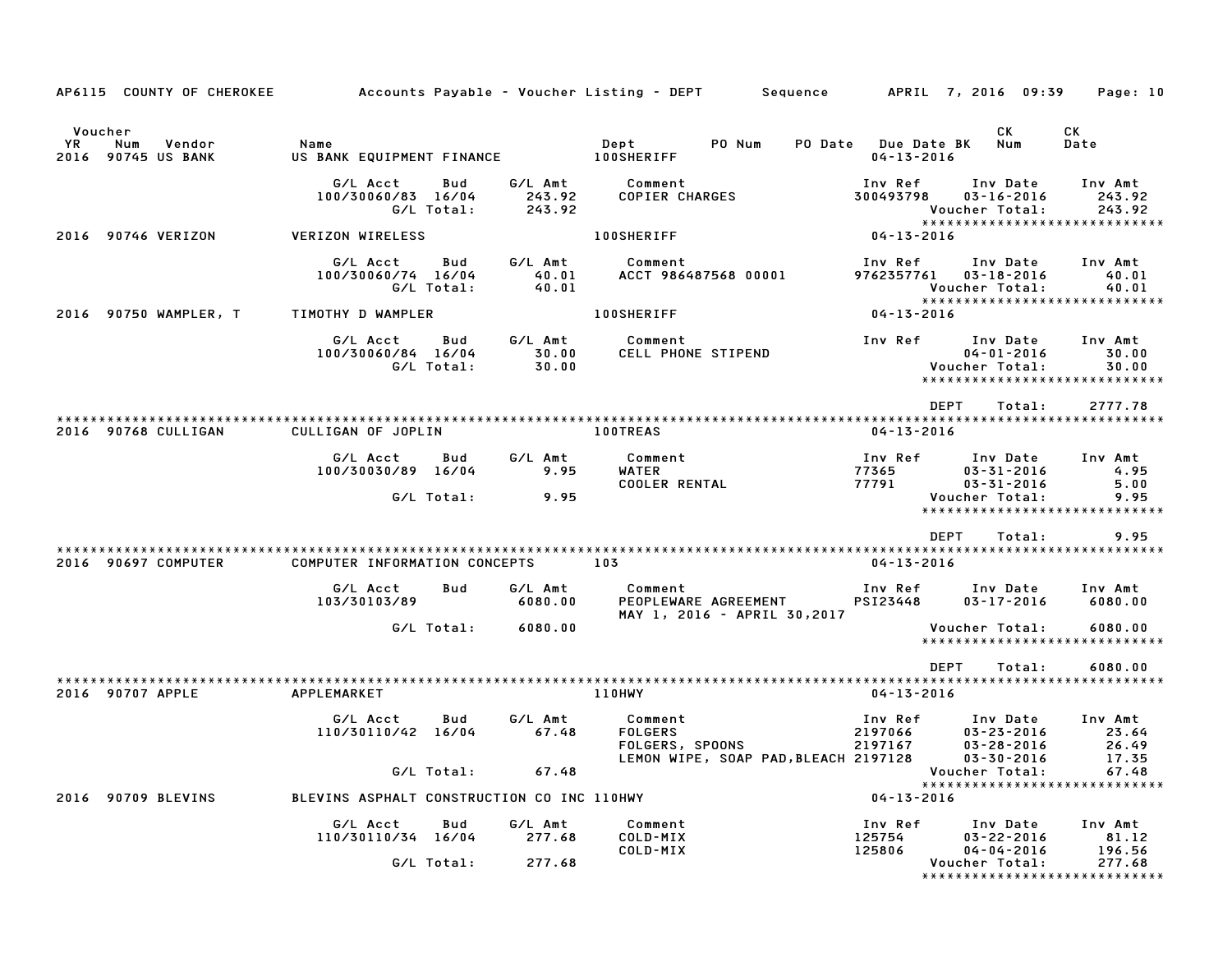|                      | AP6115 COUNTY OF CHEROKEE                                   |                                                     |                             |                                                     | Accounts Payable – Voucher Listing – DEPT         Sequence         APRIL  7, 2016  09:39                | Page: 11                                 |
|----------------------|-------------------------------------------------------------|-----------------------------------------------------|-----------------------------|-----------------------------------------------------|---------------------------------------------------------------------------------------------------------|------------------------------------------|
| Voucher<br><b>YR</b> | Num<br>Vendor<br>2016 90731 CITY OF COLUMB CITY OF COLUMBUS | Name                                                |                             | PO Num<br>Dept<br>110HWY                            | CK<br>PO Date Due Date BK Num<br>$04 - 13 - 2016$                                                       | CK<br>Date                               |
|                      |                                                             | G/L Acct<br>Bud<br>110/30110/72 16/04<br>G/L Total: | G/L Amt<br>110.00<br>110.00 | Comment<br><b>GARBAGE</b>                           | Inv Ref<br>Inv Date<br>08-88010-00 03-29-2016<br>Voucher Total:<br>*****************************        | Inv Amt<br>110.00<br>110.00              |
|                      | 2016 90722 CLEAN                                            | CLEAN THE UNIFORM CO JOPLIN                         |                             | 110HWY                                              | $04 - 13 - 2016$                                                                                        |                                          |
|                      |                                                             | G/L Acct<br>Bud<br>110/30110/80 16/04<br>G/L Total: | 81.57<br>81.57              | G/L Amt Comment<br>MAT, AIR FRESH, SOAP             | Inv Ref Inv Date<br>21136320<br>$03 - 31 - 2016$<br>Voucher Total:<br>******************************    | Inv Amt<br>81.57<br>81.57                |
|                      | 2016 90721 COL TEL                                          | COLUMBUS TELEPHONE COMPANY 110HWY                   |                             |                                                     | 04-13-2016                                                                                              |                                          |
|                      |                                                             | G/L Acct<br>Bud<br>110/30110/72 16/04<br>G/L Total: | G/L Amt<br>207.52<br>207.52 | Comment<br><b>PHONE</b>                             | Inv Ref      Inv Date<br>2586 700<br>04-01-2016<br>Voucher Total:<br>*****************************      | Inv Amt<br>207.52<br>207.52              |
|                      | 2016 90698 FABICK                                           | JOHN FABICK TRACTOR CO                              |                             | <b>110HWY</b>                                       | $04 - 13 - 2016$                                                                                        |                                          |
|                      |                                                             | G/L Acct Bud<br>110/30110/79 16/04                  | G/L Amt<br>248.61           | Comment<br>LAMP<br><b>PARTS</b>                     | Inv Ref Inv Date Inv Amt<br>PIJ00293944 03-24-2016<br>PIFE1326209 03-22-2016                            | 125.00<br>123.61                         |
|                      |                                                             |                                                     | G/L Total: 248.61           |                                                     | Voucher Total:<br>******************************                                                        | 248.61                                   |
|                      | 2016 90802 FLEETPRIDE                                       | FLEETPRIDE                                          |                             | 110HWY                                              | 04-13-2016                                                                                              |                                          |
|                      |                                                             | G/L Acct<br>110/30110/79 16/04<br>G/L Total:        | Bud<br>77.41<br>77.41       | G/L Amt Comment<br><b>PARTS</b>                     | Inv Ref      Inv Date<br>76315429<br>04-04-2016<br>Voucher Total:<br>*****************************      | Inv Amt<br>77.41<br>77.41                |
|                      | 2016 90717 HYSPECO                                          | HYSPECO INC                                         |                             | <b>110HWY</b>                                       | 04-13-2016                                                                                              |                                          |
|                      |                                                             | G/L Acct Bud<br>110/30110/79 16/04                  | G/L Amt<br>38.72            | Comment<br><b>PARTS</b><br><b>PARTS</b>             | Inv Date<br>Inv Ref<br>$03 - 28 - 2016$<br>985166-001<br>985342-001<br>$03 - 29 - 2016$                 | Inv Amt<br>22.24<br>16.48                |
|                      |                                                             | G/L Total:                                          | 38.72                       |                                                     | Voucher Total:<br>*****************************                                                         | 38.72                                    |
|                      | 2016 90710 JIM WOODS                                        | JIM WOODS MARKETING INC                             |                             | <b>110HWY</b>                                       | $04 - 13 - 2016$                                                                                        |                                          |
|                      |                                                             | G/L Acct<br>Bud<br>110/30110/31 16/04               | G/L Amt<br>6586.04          | Comment<br>DIESEL<br><b>DIESEL</b><br><b>DIESEL</b> | Inv Ref<br>Inv Date<br>223593<br>$03 - 15 - 2016$<br>223923<br>$03 - 28 - 2016$<br>224012<br>03-31-2016 | Inv Amt<br>2256.01<br>2070.61<br>2259.42 |
|                      |                                                             | G/L Total:                                          | 6586.04                     |                                                     | Voucher Total:<br>*****************************                                                         | 6586.04                                  |
|                      | 2016 90706 KANSASLAND                                       | KANSASLAND TIRE OF PITTSBURG 110HWY                 |                             |                                                     | $04 - 13 - 2016$                                                                                        |                                          |
|                      |                                                             | G/L Acct<br>Bud<br>110/30110/33 16/04               | G/L Amt<br>1921.67          | Comment<br><b>TIRES</b><br>TIRES<br>TIRES           | Inv Ref<br>Inv Date<br>161917<br>03-21-2016<br>161581<br>03-04-2016<br>162298<br>04-05-2016             | Inv Amt<br>637.00<br>295.42<br>989.25    |
|                      |                                                             |                                                     | G/L Total: 1921.67          |                                                     | Voucher Total:<br>*****************************                                                         | 1921.67                                  |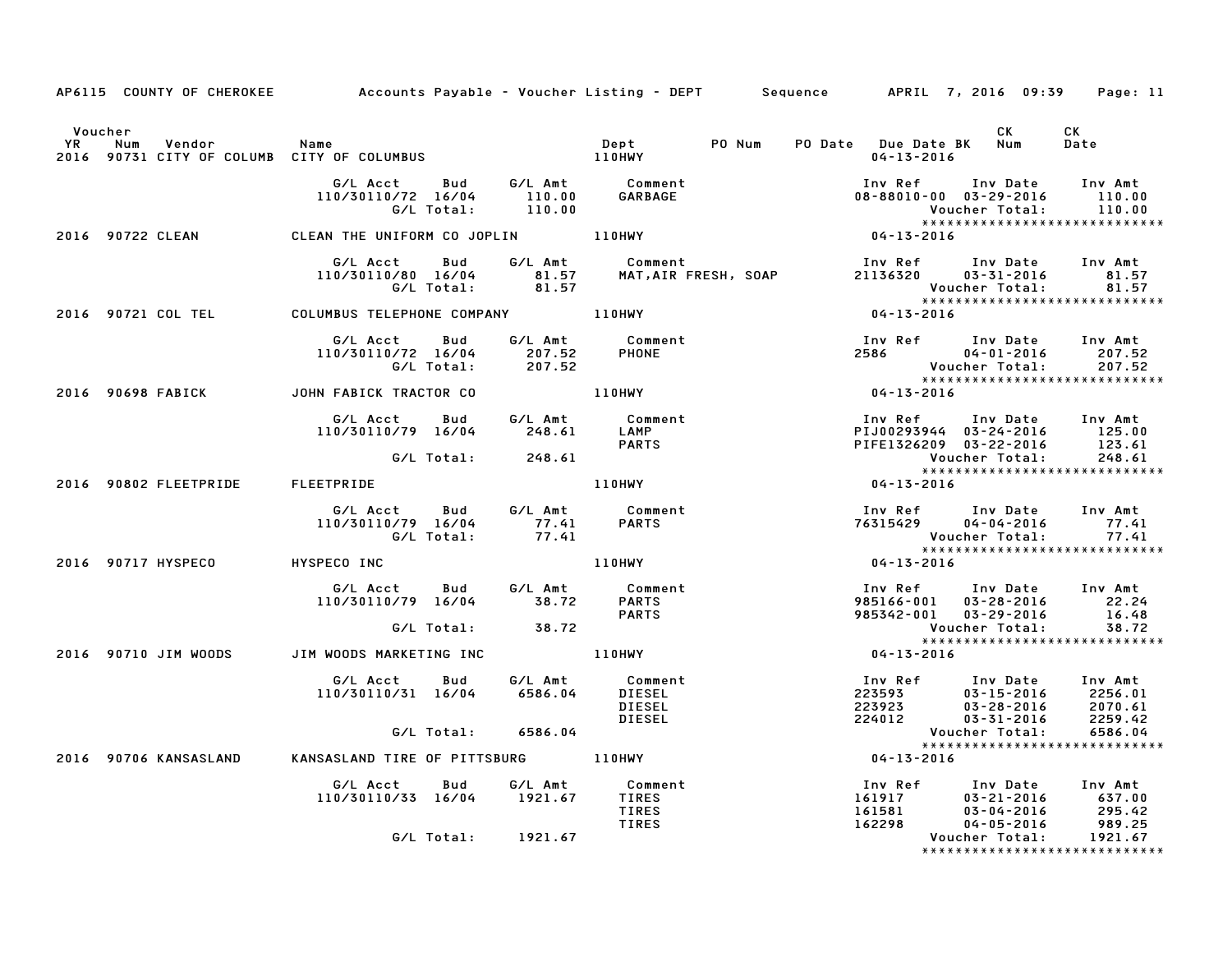| AP6115 COUNTY OF CHEROKEE Accounts Payable – Voucher Listing – DEPT Sequence APRIL 7, 2016 09:39 |                                                                              |                   |                                                                                                                                                                                                                                                                 |                                                                      |                                                                                                                                                                                                                                                                                                                           | Page: 12                                                                                                                                           |
|--------------------------------------------------------------------------------------------------|------------------------------------------------------------------------------|-------------------|-----------------------------------------------------------------------------------------------------------------------------------------------------------------------------------------------------------------------------------------------------------------|----------------------------------------------------------------------|---------------------------------------------------------------------------------------------------------------------------------------------------------------------------------------------------------------------------------------------------------------------------------------------------------------------------|----------------------------------------------------------------------------------------------------------------------------------------------------|
| Voucher<br><b>YR</b><br>Num Vendor<br>2016 90724 KS GAS                                          | Name<br>KANSAS GAS SERVICE 110HWY                                            |                   | Dept PONum                                                                                                                                                                                                                                                      | PO Date Due Date BK Num<br>$04 - 13 - 2016$                          | CK .                                                                                                                                                                                                                                                                                                                      | CK<br>Date                                                                                                                                         |
|                                                                                                  | G/L Acct<br>110/30110/72 16/04 810.03                                        |                   | Bud G/L Amt Comment<br>510148149119141118<br>510148149119141118<br>510738202155527000<br>04-13-2016<br>04-13-2016                                                                                                                                               |                                                                      | Inv Ref Inv Date Inv Amt<br>03-24-2016 665.74<br>$03-24-2016$ $03-24-2016$ $\begin{array}{c} \texttt{Voucher} \\ \texttt{Voucher} \\ \texttt{V*141} \end{array}$                                                                                                                                                          | 144.29                                                                                                                                             |
|                                                                                                  |                                                                              | G/L Total: 810.03 |                                                                                                                                                                                                                                                                 |                                                                      |                                                                                                                                                                                                                                                                                                                           | 810.03                                                                                                                                             |
| 2016 90685 LEGACY LEGACY FARM AND LAWN                                                           |                                                                              |                   | 110HWY                                                                                                                                                                                                                                                          |                                                                      | *****************************                                                                                                                                                                                                                                                                                             |                                                                                                                                                    |
|                                                                                                  |                                                                              |                   | G/L Acct  Bud  G/L Amt  Comment<br>110/30110/79 16/04  343.39  PARTS                                                                                                                                                                                            | Inv Ref                                                              | Inv Date Inv Amt<br>2014773<br>B04773<br>B04851 03-22-2016<br>B05206 03-29-2016<br>B05350 03-31-2016                                                                                                                                                                                                                      | $54.26$<br>143.90<br>25. <sup>7</sup>                                                                                                              |
|                                                                                                  |                                                                              | G/L Total: 343.39 |                                                                                                                                                                                                                                                                 |                                                                      | Voucher Total:                                                                                                                                                                                                                                                                                                            | 343.39                                                                                                                                             |
|                                                                                                  |                                                                              |                   | 110HWY                                                                                                                                                                                                                                                          | $04 - 13 - 2016$                                                     | *****************************                                                                                                                                                                                                                                                                                             |                                                                                                                                                    |
|                                                                                                  | G/L Acct Bud G/L Amt Comment<br>110/30110/79 16/04 13.77 PARTS<br>G/L Total: | 13.77             |                                                                                                                                                                                                                                                                 | 800786                                                               | Inv Ref      Inv Date     Inv Amt<br>$04 - 04 - 2016$ 13.77<br>Voucher Total:                                                                                                                                                                                                                                             | 13.77                                                                                                                                              |
| 2016 90705 MUNICIPAL                                                                             |                                                                              |                   | MUNICIPAL INDUSTRIAL SUPPLY 110HWY                                                                                                                                                                                                                              | $04 - 13 - 2016$                                                     | *****************************                                                                                                                                                                                                                                                                                             |                                                                                                                                                    |
|                                                                                                  | G/L Acct Bud<br>110/30110/79 16/04 640.98<br>G/L Total: 640.98               |                   | G/L Amt Comment<br><b>PARTS</b>                                                                                                                                                                                                                                 |                                                                      | Inv Ref Inv Date Inv Amt<br>2716 03–22–2016 640.98<br>Mousham Tatal 22.000<br>Voucher Total: 640.98<br>*****************************                                                                                                                                                                                      |                                                                                                                                                    |
| 2016 90696 NATALINIS NATALINI'S AUTOMOTIVE                                                       |                                                                              |                   | $110$ HWY 04-13-2016                                                                                                                                                                                                                                            |                                                                      |                                                                                                                                                                                                                                                                                                                           |                                                                                                                                                    |
|                                                                                                  | G/L Acct Bud<br>110/30110/79 16/04 794.74                                    |                   | G/L Amt Comment<br>STON SET (CREDIT)<br>OIL FILTER<br>SWITCH (CREDIT)<br>HOSE END, HOSE<br>BRAKE PADS, CORE DEPOSIT<br><b>FITTING</b><br>AIR FILTER<br>HYDRAULIC HOSE<br>FITTING<br><b>BATTERY</b><br>BEARING, REAR AXLE<br>LAMP, CORE DEPOSIT<br><b>CREDIT</b> | Inv Ref<br>597537<br>597618<br>596595<br>598606                      | Inv Date Inv Amt<br>03-11-2016<br>$596595$<br>$5975770$<br>$597770$<br>$597770$<br>$597750$<br>$598052$<br>$598053$<br>$598053$<br>$598124$<br>$598124$<br>$598124$<br>$598124$<br>$598570$<br>$598570$<br>$598570$<br>$59850$<br>$59850$<br>$59850$<br>$59850$<br>$59850$<br>$59850$<br>$59850$<br>$59850$<br>04-01-2016 | 03-22-2016 .70CR<br>03-22-2016 4.90<br>4.90<br>4.69CR<br>283.41<br>155.50<br>22.40<br>15.88<br>8.94<br>2.19<br>222.72<br>80.90<br>49.78<br>46.49CR |
|                                                                                                  |                                                                              | G/L Total: 794.74 |                                                                                                                                                                                                                                                                 |                                                                      | Voucher Total:                                                                                                                                                                                                                                                                                                            | 794.74                                                                                                                                             |
| 2016 90774 NATALINIS NATALINI'S AUTOMOTIVE                                                       |                                                                              |                   | 110HWY                                                                                                                                                                                                                                                          | $04 - 13 - 2016$                                                     | ******************************                                                                                                                                                                                                                                                                                            |                                                                                                                                                    |
|                                                                                                  | G/L Acct Bud<br>110/30110/79 16/04 278.85                                    | G/L Amt           | Comment<br><b>LIMMONS</b><br>BEAD SEALER<br>PRAKE WILLEL<br>CUT-OFF WHEEL<br>BRAKE MASTER CYLINDER<br>HOSE<br><b>HOSE</b>                                                                                                                                       | Inv Ref<br>598583<br>598938<br>Feed (7<br>598767<br>598771<br>598771 | Inv Date Inv Amt<br>$04 - 01 - 2016$<br>$04 - 05 - 2016$<br>$04 - 04 - 2016$<br>$04 - 04 - 2016$                                                                                                                                                                                                                          | 15.10<br>21.94<br>62.99<br>128.10                                                                                                                  |
|                                                                                                  |                                                                              | G/L Total: 278.85 | AIR FILTER                                                                                                                                                                                                                                                      | 598801                                                               | $04 - 04 - 2016$<br>Voucher Total:                                                                                                                                                                                                                                                                                        | 50.72<br>278.85                                                                                                                                    |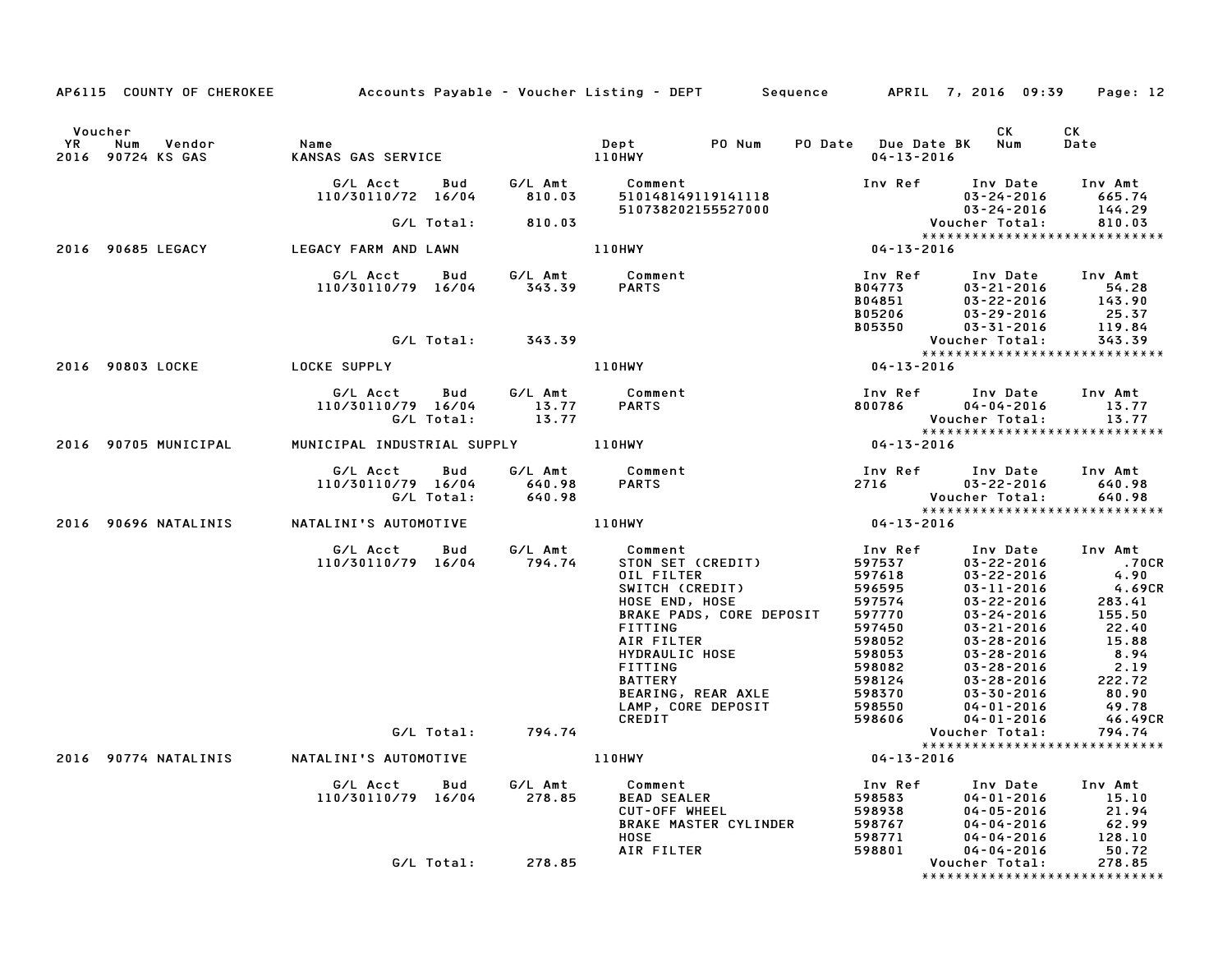|                      | AP6115 COUNTY OF CHEROKEE Accounts Payable - Voucher Listing - DEPT Sequence APRIL 7, 2016 09:39 |                                                                                                                                                                                                                                         |            |                   |                                                 |                                                                                                           |                                                                                |                              | Page: 13                                                                                                                            |
|----------------------|--------------------------------------------------------------------------------------------------|-----------------------------------------------------------------------------------------------------------------------------------------------------------------------------------------------------------------------------------------|------------|-------------------|-------------------------------------------------|-----------------------------------------------------------------------------------------------------------|--------------------------------------------------------------------------------|------------------------------|-------------------------------------------------------------------------------------------------------------------------------------|
| Voucher<br><b>YR</b> | 2016 90716 OZARKO                                                                                |                                                                                                                                                                                                                                         |            |                   |                                                 |                                                                                                           | PO Date Due Date BK Num<br>04-13-2016                                          | CK                           | CK<br>Date                                                                                                                          |
|                      |                                                                                                  | G/L Acct Bud G/L Amt Comment 110/30110/33 16/04 371.00<br>110/30110/33 16/04 371.00 TIRES 1240063377 03-30-2016 371.00<br>6/L Total: 371.00 17240063377 03-30-2016 371.00                                                               |            |                   |                                                 |                                                                                                           |                                                                                |                              | *****************************                                                                                                       |
|                      |                                                                                                  |                                                                                                                                                                                                                                         |            |                   |                                                 |                                                                                                           |                                                                                |                              |                                                                                                                                     |
|                      |                                                                                                  | G/L Acct Bud G/L Amt Comment Inv Ref Inv Date Inv Amt<br>110/30110/33 16/04 70.48 PARTS FOR WHEEL 0070243-IN 03-22-2016 70.48<br>G/L Total: 70.48 PARTS FOR WHEEL 0070243-IN 03-22-2016 70.48<br>RCELL TIRE & RUBBER COMPANY 110HWY 104 |            |                   |                                                 |                                                                                                           |                                                                                |                              |                                                                                                                                     |
|                      | 2016 90776 PURCELL PURCELL TIRE & RUBBER COMPANY 110HWY                                          |                                                                                                                                                                                                                                         |            |                   |                                                 |                                                                                                           |                                                                                |                              |                                                                                                                                     |
|                      |                                                                                                  | G/L Acct Bud G/L Amt Comment<br>110/30110/33 16/04 791.00 TIRES<br>G/L Total: 791.00<br>G/L Total: 791.00                                                                                                                               |            |                   |                                                 |                                                                                                           | Inv Ref        Inv Date      Inv Amt<br>2610589        03-31-2016       791.00 |                              |                                                                                                                                     |
|                      | 2016 90723 RENTAL THE RENTAL STORE OF JOPLIN 110HWY                                              |                                                                                                                                                                                                                                         |            |                   |                                                 |                                                                                                           | $04 - 13 - 2016$                                                               |                              |                                                                                                                                     |
|                      |                                                                                                  | 110/30110/79  16/04  75.47  GATORLINE<br>G/L Total:  75.47  GATORLINE                                                                                                                                                                   |            |                   | G/L Acct Bud G/L Amt Comment                    | Inv Ref      Inv Date    Inv Amt<br>106635–1       03–30–2016        75.47<br>Voucher Total:        75.47 |                                                                                |                              |                                                                                                                                     |
|                      |                                                                                                  |                                                                                                                                                                                                                                         |            |                   |                                                 |                                                                                                           |                                                                                |                              |                                                                                                                                     |
|                      |                                                                                                  | G/L Acct  Bud  G/L Amt  Comment<br>110/30110/42 16/04  129.38  SHOP SUPPLY                                                                                                                                                              |            |                   | CREDIT                                          |                                                                                                           |                                                                                |                              |                                                                                                                                     |
|                      |                                                                                                  |                                                                                                                                                                                                                                         |            | G/L Total: 129.38 |                                                 |                                                                                                           |                                                                                |                              | *****************************                                                                                                       |
|                      | 2016 90715 SUMMIT TRUCK SUMMIT TRUCK GROUP                                                       |                                                                                                                                                                                                                                         |            |                   | 110HWY                                          |                                                                                                           | $04 - 13 - 2016$                                                               |                              |                                                                                                                                     |
|                      |                                                                                                  | G/L Acct  Bud  G/L Amt  Comment<br>110/30110/79 16/04  165.49  SWITCH                                                                                                                                                                   |            | G/L Total: 165.49 | SWITCH<br><b>BUZZER</b>                         | 190113200 03.27.2010<br>150113263 03-30-2016 81.93<br>150113301 03-31-2016 33.69<br>Voucher Total: 165.49 | Inv Ref       Inv Date     Inv Amt<br>150113200     03–29–2016          49.87  |                              |                                                                                                                                     |
|                      |                                                                                                  |                                                                                                                                                                                                                                         |            |                   |                                                 |                                                                                                           |                                                                                |                              | *****************************                                                                                                       |
|                      | 2016 90700 TRUE VALUE COL TRUE VALUE COLUMBUS   110HWY                                           |                                                                                                                                                                                                                                         |            |                   |                                                 |                                                                                                           | $04 - 13 - 2016$                                                               |                              |                                                                                                                                     |
|                      |                                                                                                  | 110/30110/79 16/04 46.07                                                                                                                                                                                                                |            |                   | G/L Acct Bud G/L Amt Comment<br><b>HARDWARE</b> |                                                                                                           |                                                                                |                              | 1nv Ref 1nv Date 1nv Amt<br>A269574 03–21–2016 3.00<br>A269908 03–31–2016 17.40<br>A269549 03–21–2016 25.67<br>Voucher Total: 46.07 |
|                      |                                                                                                  |                                                                                                                                                                                                                                         | G/L Total: | 46.07             |                                                 |                                                                                                           |                                                                                |                              | *****************************                                                                                                       |
|                      | 2016 90682 US CELLULAR                                                                           | US CELLULAR                                                                                                                                                                                                                             |            |                   | 110HWY                                          |                                                                                                           | $04 - 13 - 2016$                                                               |                              |                                                                                                                                     |
|                      |                                                                                                  | G/L Acct<br>110/30110/72 16/04                                                                                                                                                                                                          | Bud        | G/L Amt<br>50.59  | Comment<br>CELL PHONE BILL<br>943125780         |                                                                                                           | Inv Ref<br>0128742472                                                          | Inv Date<br>$03 - 20 - 2016$ | Inv Amt<br>50.59                                                                                                                    |
|                      |                                                                                                  |                                                                                                                                                                                                                                         | G/L Total: | 50.59             |                                                 |                                                                                                           |                                                                                | Voucher Total:               | 50.59<br>*****************************                                                                                              |
|                      |                                                                                                  |                                                                                                                                                                                                                                         |            |                   |                                                 |                                                                                                           |                                                                                | <b>DEPT</b><br>Total:        | 14197.94                                                                                                                            |
|                      |                                                                                                  |                                                                                                                                                                                                                                         |            |                   |                                                 |                                                                                                           |                                                                                |                              |                                                                                                                                     |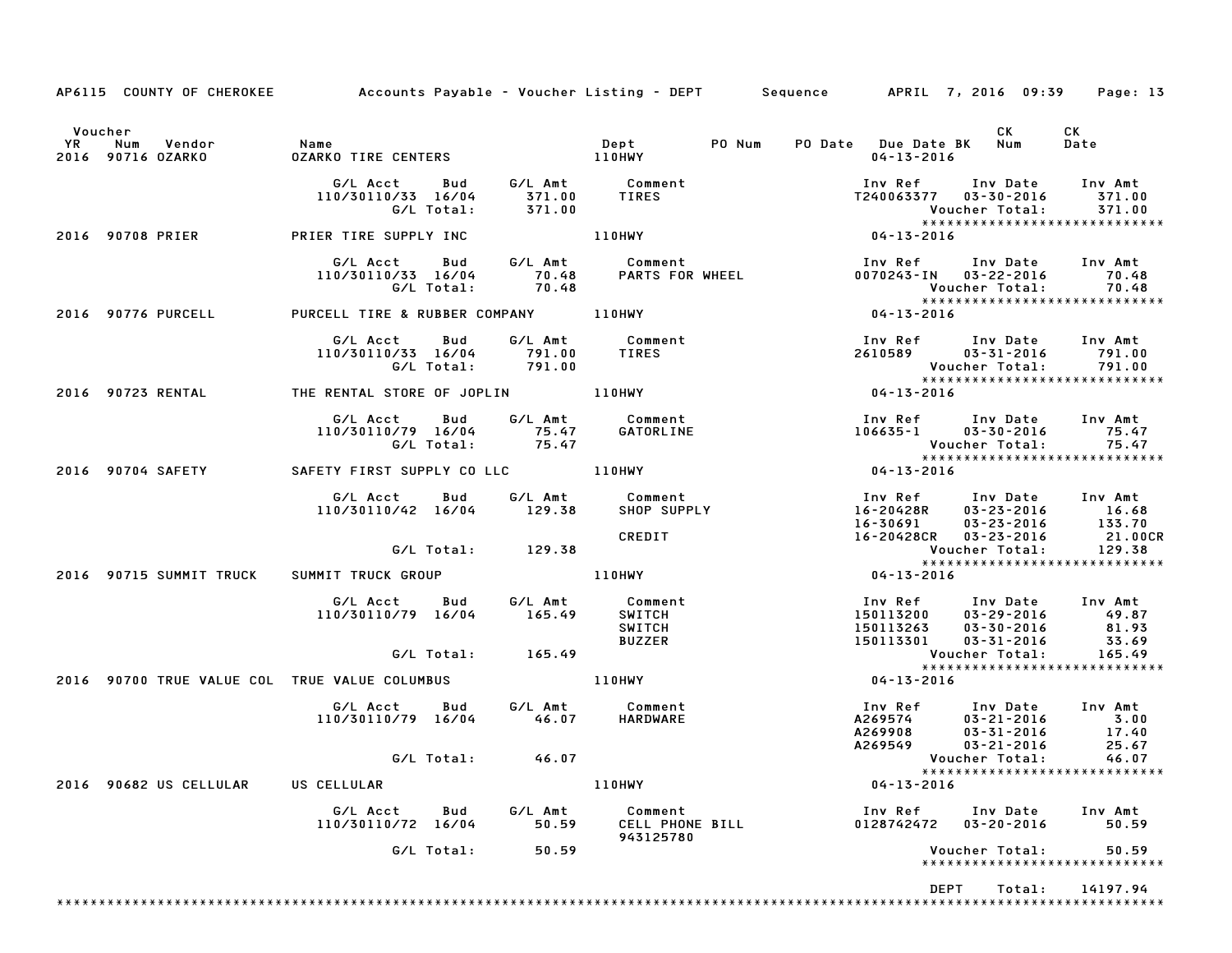|                                                          |                                               |                   |                   | AP6115 COUNTY OF CHEROKEE Accounts Payable – Voucher Listing – DEPT Sequence APRIL 7, 2016 09:39 |                  |                                                                     | Page: 14                    |
|----------------------------------------------------------|-----------------------------------------------|-------------------|-------------------|--------------------------------------------------------------------------------------------------|------------------|---------------------------------------------------------------------|-----------------------------|
| Voucher<br><b>YR</b><br>Num Vendor<br>2016 90719 COL TEL | Name<br>COLUMBUS TELEPHONE COMPANY 130NOXWEED |                   |                   | Dept PO Num                                                                                      | $04 - 13 - 2016$ | CK.<br>PO Date Due Date BK Num                                      | CK<br>Date                  |
|                                                          | G/L Acct<br>130/30130/74 16/04                | Bud<br>G/L Total: | 108.63            | G/L Amt Comment<br>108.63 ACCT 2293                                                              |                  | Inv Ref Inv Date<br>$04 - 01 - 2016$<br>Voucher Total:              | Inv Amt<br>108.63<br>108.63 |
| 2016 90701 COLUMBUS NEWS                                 | COLUMBUS NEWS REPORT                          |                   |                   | <b>130NOXWEED</b>                                                                                | $04 - 13 - 2016$ |                                                                     |                             |
|                                                          | G/L Acct Bud<br>130/30130/89 16/04 132.00     |                   | G⁄L Amt           | Comment<br>LEGAL NOTICE<br>NOXIOUS WEED NOTICE (3)                                               |                  | Inv Ref Inv Date Inv Amt<br>$03 - 23 - 2016$ 132.00                 |                             |
|                                                          |                                               |                   | G/L Total: 132.00 |                                                                                                  |                  | ve دی دن<br>:Voucher Total                                          | 132.00                      |
| 2016 90756 GRANT, LO                                     | LOGAN S GRANT                                 |                   |                   | 130NOXWEED                                                                                       | 04-13-2016       |                                                                     |                             |
|                                                          | G/L Acct Bud<br>130/30130/88 16/04            |                   | G/L Amt<br>74.50  | Comment<br>REIMB FOOD & GAS<br>MANHATTALLS<br>MANHATTAN/ CLASSES                                 |                  | Inv Ref      Inv Date     Inv Amt<br>$04 - 01 - 2016$ 74.50         |                             |
|                                                          |                                               |                   | G/L Total: 74.50  |                                                                                                  |                  | ******************************                                      |                             |
| 2016 90780 CASSIDY, D                                    | DARIN CASSIDY                                 |                   |                   | 140HEALTH                                                                                        | 04-13-2016       | DEPT<br>Total:                                                      | 315.13                      |
|                                                          | G/L Acct Bud<br>140/30140/80 16/04 50.00      |                   | G/L Amt           | Comment<br><b>HEALTH DEPT</b>                                                                    |                  | Inv Ref Inv Date Inv Amt                                            |                             |
|                                                          |                                               |                   | G/L Total: 50.00  | MOWING/WEED EATING                                                                               |                  | 001 03-26-2016<br>Voucher Total:                                    | 50.00<br>50.00              |
| 2016 90781 CDL                                           | CDL ELECTRIC                                  |                   |                   | 140HEALTH                                                                                        | 04-13-2016       |                                                                     |                             |
|                                                          | G/L Acct Bud<br>140/30140/79 16/04            |                   | G/L Amt<br>187.50 | Comment<br><b>HEALTH DEPT</b>                                                                    |                  | Inv Ref Inv Date Inv Amt                                            |                             |
|                                                          |                                               | G/L Total:        | 187.50            | REPROGRAM TRANSFER SWITCH W50410 03-23-2016                                                      |                  | Voucher Total:                                                      | 187.50<br>187.50            |
| 2016 90782 CLIA                                          | CLIA LABORATORY PROGRAM                       |                   |                   | <b>140HEALTH</b>                                                                                 | 04-13-2016       | *****************************                                       |                             |
|                                                          | G/L Acct<br>140/30140/89 16/04                | Bud               | G/L Amt<br>150.00 | Comment<br>CLIA LABORATORY USER FEES<br>ID 17D0668544<br>$9/1/16 - 8/31/18$                      | Inv Ref          | Inv Date<br>$03 - 01 - 2016$                                        | Inv Amt<br>150.00           |
|                                                          |                                               |                   | G/L Total: 150.00 |                                                                                                  |                  | Voucher Total:<br>*****************************                     | 150.00                      |
| 2016 90784 COL TEL                                       |                                               |                   |                   | COLUMBUS TELEPHONE COMPANY 140HEALTH                                                             | 04-13-2016       |                                                                     |                             |
|                                                          | G/L Acct<br>140/30140/74 16/04                | Bud               | G/L Amt<br>579.15 | Comment<br>WIC PROGRAM                                                                           |                  | Inv Ref Inv Date Inv Amt                                            |                             |
|                                                          |                                               |                   |                   | ACCT 2311<br>HEALTH DEPT                                                                         |                  | $04 - 01 - 2016$ 89.39                                              |                             |
|                                                          |                                               | G/L Total:        | 579.15            | <b>ACCT 2060</b>                                                                                 |                  | $04 - 01 - 2016$<br>Voucher Total:<br>***************************** | 489.76<br>579.15            |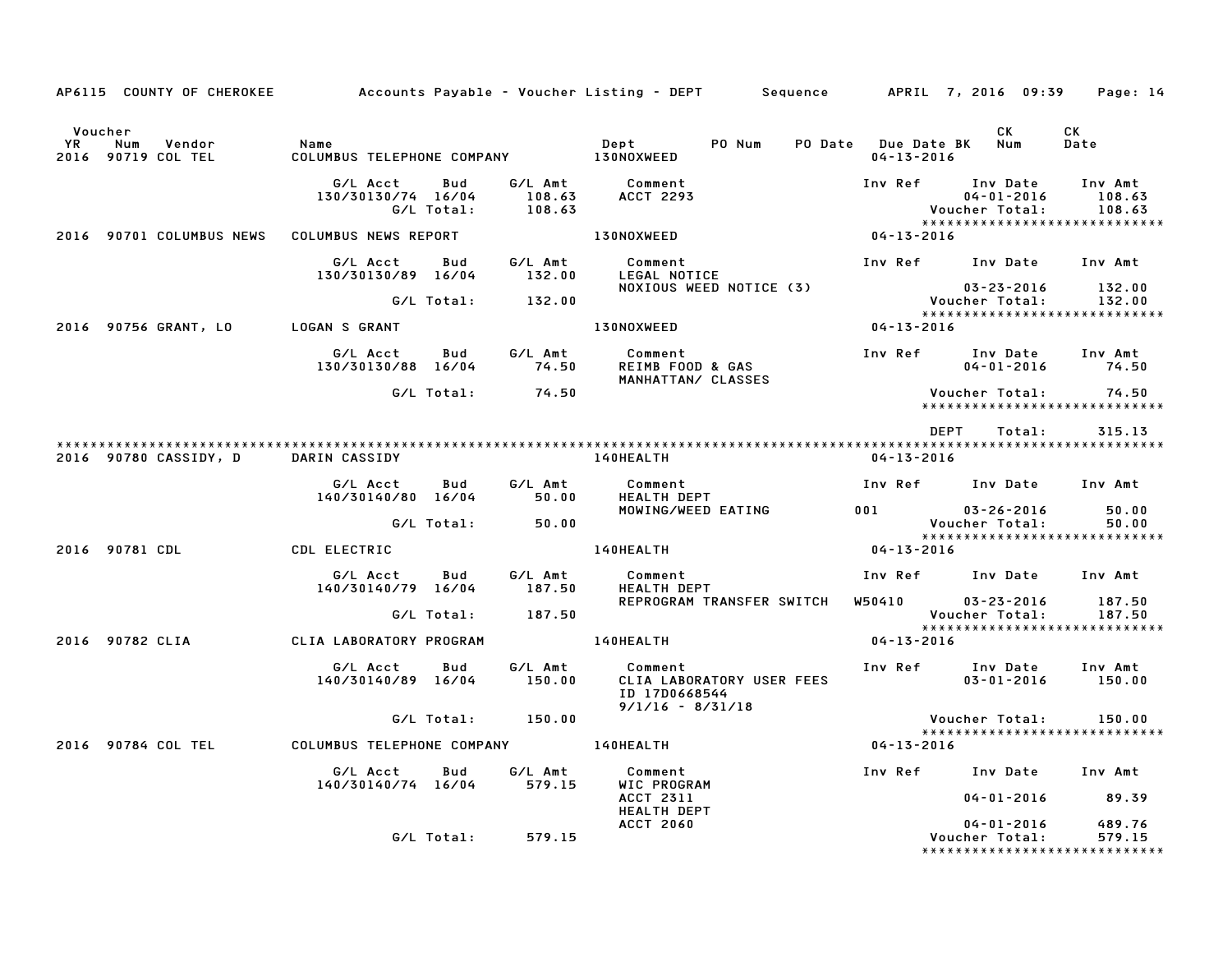|               | AP6115 COUNTY OF CHEROKEE                                               |                                |            |                       | Accounts Payable – Voucher Listing – DEPT       Sequence       APRIL 7, 2016  09:39 |                                             |                                                                     | Page: 15       |
|---------------|-------------------------------------------------------------------------|--------------------------------|------------|-----------------------|-------------------------------------------------------------------------------------|---------------------------------------------|---------------------------------------------------------------------|----------------|
| Voucher<br>YR | Num<br>Vendor<br>2016 90783 COLUMBUS                                    | Name<br>CITY OF COLUMBUS       |            |                       | PO Num<br>Dept<br>140HEALTH                                                         | PO Date Due Date BK Num<br>$04 - 13 - 2016$ | CK.                                                                 | CK<br>Date     |
|               |                                                                         | G/L Acct<br>140/30140/72 16/04 | Bud        | G/L Amt<br>55.00      | Comment<br>HEALTH DEPT                                                              |                                             | Inv Ref Inv Date Inv Amt                                            |                |
|               |                                                                         |                                | G/L Total: | 55.00                 | ACCT 07-17240-00                                                                    |                                             | 03-29-2016<br>Voucher Total:                                        | 55.00<br>55.00 |
|               | 2016 90800 CRAW KAN TELEPH CRAW-KAN TELEPHONE COOPERATIVE INC 140HEALTH |                                |            |                       |                                                                                     | 04-13-2016                                  | ******************************                                      |                |
|               |                                                                         | G/L Acct<br>140/30140/79 16/04 | Bud        | G/L Amt<br>21.25      | Comment<br><b>HEALTH DEPT</b>                                                       |                                             | Inv Ref Inv Date Inv Amt                                            |                |
|               |                                                                         |                                | G/L Total: | 21.25                 | ACCT 129793                                                                         |                                             | 04-01-2016<br>Voucher Total:<br>*****************************       | 21.25<br>21.25 |
|               | 2016 90785 CRAWFORD HEALTH CRAWFORD COUNTY HEALTH DEPT 140HEALTH        |                                |            |                       |                                                                                     | 04-13-2016                                  |                                                                     |                |
|               |                                                                         | G/L Acct<br>140/30140/82 16/04 | Bud        | G/L Amt<br>583.40     | Comment<br>WIC PROGRAM                                                              |                                             | Inv Ref Inv Date                                                    | Inv Amt        |
|               |                                                                         |                                |            |                       | CONTRACTED SERVICES<br>LINDA TIMME                                                  |                                             | 03-22-2016                                                          | 583.40         |
|               |                                                                         |                                | G/L Total: | 583.40                |                                                                                     |                                             | Voucher Total:<br>*****************************                     | 583.40         |
|               | 2016 90786 DIGITAL DOLPHIN DIGITAL DOLPHIN SUPPLIES                     |                                |            |                       | <b>140HEALTH</b>                                                                    | 04-13-2016                                  |                                                                     |                |
|               |                                                                         | G/L Acct<br>140/30140/21 16/04 | Bud        | G/L Amt<br>55.00      | Comment<br><b>HEALTH DEPT</b>                                                       |                                             | Inv Ref      Inv Date                                               | Inv Amt        |
|               |                                                                         |                                | G/L Total: | 55.00                 | HP LJ PRINTER CARTRIDGE                                                             | SIN059152                                   | 03-14-2016<br>Voucher Total:<br>*****************************       | 55.00<br>55.00 |
|               | 2016 90787 FAST                                                         | <b>FASTMART</b>                |            |                       | 140HEALTH                                                                           | $04 - 13 - 2016$                            |                                                                     |                |
|               |                                                                         | G/L Acct                       | Bud        | G/L Amt               | Comment                                                                             |                                             | Inv Ref      Inv Date     Inv Amt                                   |                |
|               |                                                                         | 140/30140/30 16/04             |            | 165.97                | <b>HEALTH DEPT</b>                                                                  |                                             |                                                                     |                |
|               |                                                                         |                                |            |                       | GASOLINE                                                                            | 9780                                        | 03-23-2016                                                          | 47.00          |
|               |                                                                         |                                |            |                       |                                                                                     | 2322<br>3397                                | $03 - 28 - 2016$                                                    | 36.37<br>42.95 |
|               |                                                                         |                                |            |                       |                                                                                     | 4327                                        | 03-30-2016<br>$04 - 01 - 2016$                                      | 39.65          |
|               |                                                                         |                                |            | $G/L$ Total: $165.97$ |                                                                                     |                                             | Voucher Total:                                                      | 165.97         |
|               |                                                                         |                                |            |                       |                                                                                     |                                             | *****************************                                       |                |
|               | 2016 90788 JAVA                                                         | JAVA DAVE'S                    |            |                       | 140HEALTH                                                                           | 04-13-2016                                  |                                                                     |                |
|               |                                                                         | G/L Acct<br>140/30140/42 16/04 | Bud        | G/L Amt<br>40.94      | Comment<br>HEALTH DEPT                                                              |                                             | Inv Ref      Inv Date     Inv Amt                                   |                |
|               |                                                                         |                                | G/L Total: | 40.94                 | <b>COFFEE</b>                                                                       | 293953                                      | $03 - 30 - 2016$<br>Voucher Total:                                  | 40.94<br>40.94 |
|               |                                                                         |                                |            |                       |                                                                                     |                                             | *****************************                                       |                |
|               | 2016 90789 KS CHILDREN                                                  | KS CHILDRENS SERVICE LEAGUE    |            |                       | <b>140HEALTH</b>                                                                    | 04-13-2016                                  |                                                                     |                |
|               |                                                                         | G/L Acct<br>140/30140/68 16/04 | Bud        | G/L Amt<br>40.00      | Comment<br><b>HEALTH DEPT</b>                                                       |                                             | Inv Ref      Inv Date     Inv Amt                                   |                |
|               |                                                                         |                                | G/L Total: | 40.00                 | CHILD ABUSE PREVENTION KIT WI2273                                                   |                                             | $03 - 21 - 2016$<br>Voucher Total:<br>***************************** | 40.00<br>40.00 |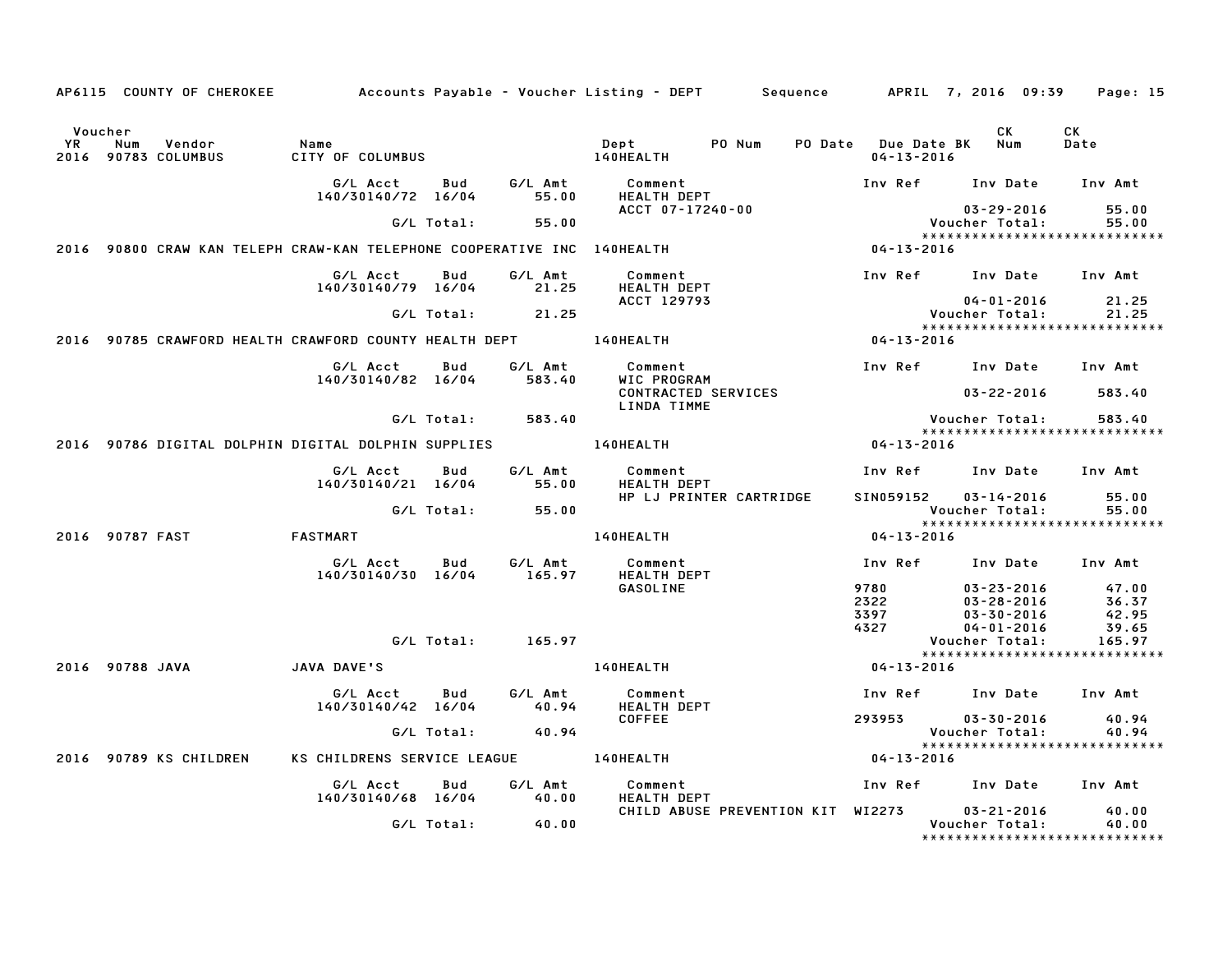| AP6115 COUNTY OF CHEROKEE                           |                                       |                   | Accounts Payable – Voucher Listing – DEPT         Sequence   |                                             | APRIL 7, 2016 09:39                              | Page: 16          |
|-----------------------------------------------------|---------------------------------------|-------------------|--------------------------------------------------------------|---------------------------------------------|--------------------------------------------------|-------------------|
| Voucher<br>YR<br>Num<br>Vendor<br>2016 90790 KS GAS | Name<br>KANSAS GAS SERVICE            |                   | Dept<br>PO Num<br>140HEALTH                                  | PO Date Due Date BK Num<br>$04 - 13 - 2016$ | CK.                                              | CK<br>Date        |
|                                                     | G/L Acct<br>Bud<br>140/30140/72 16/04 | G/L Amt<br>86.93  | Comment<br><b>HEALTH DEPT</b>                                |                                             | Inv Ref Inv Date Inv Amt                         |                   |
|                                                     | G/L Total:                            | 86.93             | ACCT 510080477 1188672 27                                    |                                             | $03 - 29 - 2016$<br>Voucher Total:               | 86.93<br>86.93    |
| 2016 90791 MEDICAL WASTE                            | MEDICAL WASTE SERVICES                |                   | 140HEALTH                                                    | 04-13-2016                                  | *****************************                    |                   |
|                                                     | G/L Acct<br>Bud<br>140/30140/82 16/04 | G/L Amt<br>99.00  | Comment<br><b>HEALTH DEPT</b>                                | Inv Ref                                     | Inv Date                                         | Inv Amt           |
|                                                     |                                       |                   | MONTHLY BIOHAZARD WASTE<br>DISPOSAL SERVICE                  | W62742                                      | $03 - 30 - 2016$                                 | 99.00             |
| 2016 90792 ROBISON, T                               | G/L Total:<br>TERESA JANE ROBISON     | 99.00             | 140HEALTH                                                    | $04 - 13 - 2016$                            | Voucher Total:<br>*****************************  | 99.00             |
|                                                     |                                       |                   |                                                              |                                             |                                                  |                   |
|                                                     | G/L Acct<br>Bud<br>140/30140/73 16/04 | G/L Amt<br>5.50   | Comment<br>REIMB TURNPIKE TOLLS<br><b>WIC CONFERENCE</b>     | Inv Ref                                     | Inv Date<br>$04 - 04 - 2016$                     | Inv Amt<br>5.50   |
|                                                     | G/L Total:                            | 5.50              |                                                              |                                             | Voucher Total:<br>****************************** | 5.50              |
| 2016 90793 STRONGHOLD                               | STRONGHOLD DATA                       |                   | 140HEALTH                                                    | 04-13-2016                                  |                                                  |                   |
|                                                     | G/L Acct<br>Bud<br>140/30140/28 16/04 | G/L Amt<br>100.00 | Comment<br><b>HEALTH DEPT</b>                                |                                             | Inv Ref Inv Date                                 | Inv Amt           |
|                                                     | G/L Total: 100.00                     |                   | OFF SITE DATA STORAGE                                        | S19170                                      | $04 - 01 - 2016$<br>Voucher Total:               | 100.00<br>100.00  |
| 2016 90794 WEX                                      | <b>WEX BANK</b>                       |                   | 140HEALTH                                                    | $04 - 13 - 2016$                            | *****************************                    |                   |
|                                                     | G/L Acct<br>Bud<br>140/30140/30 16/04 | G/L Amt<br>55.21  | Comment<br><b>HEALTH DEPT</b>                                |                                             | Inv Ref Inv Date Inv Amt                         |                   |
|                                                     |                                       |                   | FUEL PURCHASES<br>FUEL PURCHASE                              | 444607579<br>44550791                       | $03 - 31 - 2016$<br>$03 - 31 - 2016$             | 39.31<br>15.90    |
|                                                     | G/L Total:                            | 55.21             |                                                              |                                             | Voucher Total:<br>*****************************  | 55.21             |
|                                                     |                                       |                   |                                                              |                                             | DEPT<br>Total:                                   | 2274.85           |
| 2016 90702 MORNING                                  | THE MORNING SUN                       |                   | 160ELECT                                                     | $04 - 13 - 2016$                            |                                                  |                   |
|                                                     | G/L Acct<br>Bud<br>160/30160/75 16/04 | G/L Amt<br>247.19 | Comment<br>12 MONTH SUBSCRIPTION<br><b>CHEROKEE CO CLERK</b> | 1340                                        | Inv Ref      Inv Date<br>$03 - 09 - 2016$        | Inv Amt<br>247.19 |
|                                                     | G/L Total:                            | 247.19            |                                                              |                                             | Voucher Total:<br>*****************************  | 247.19            |
|                                                     |                                       |                   |                                                              |                                             | DEPT<br>Total:                                   | 247.19            |
|                                                     |                                       |                   |                                                              |                                             |                                                  |                   |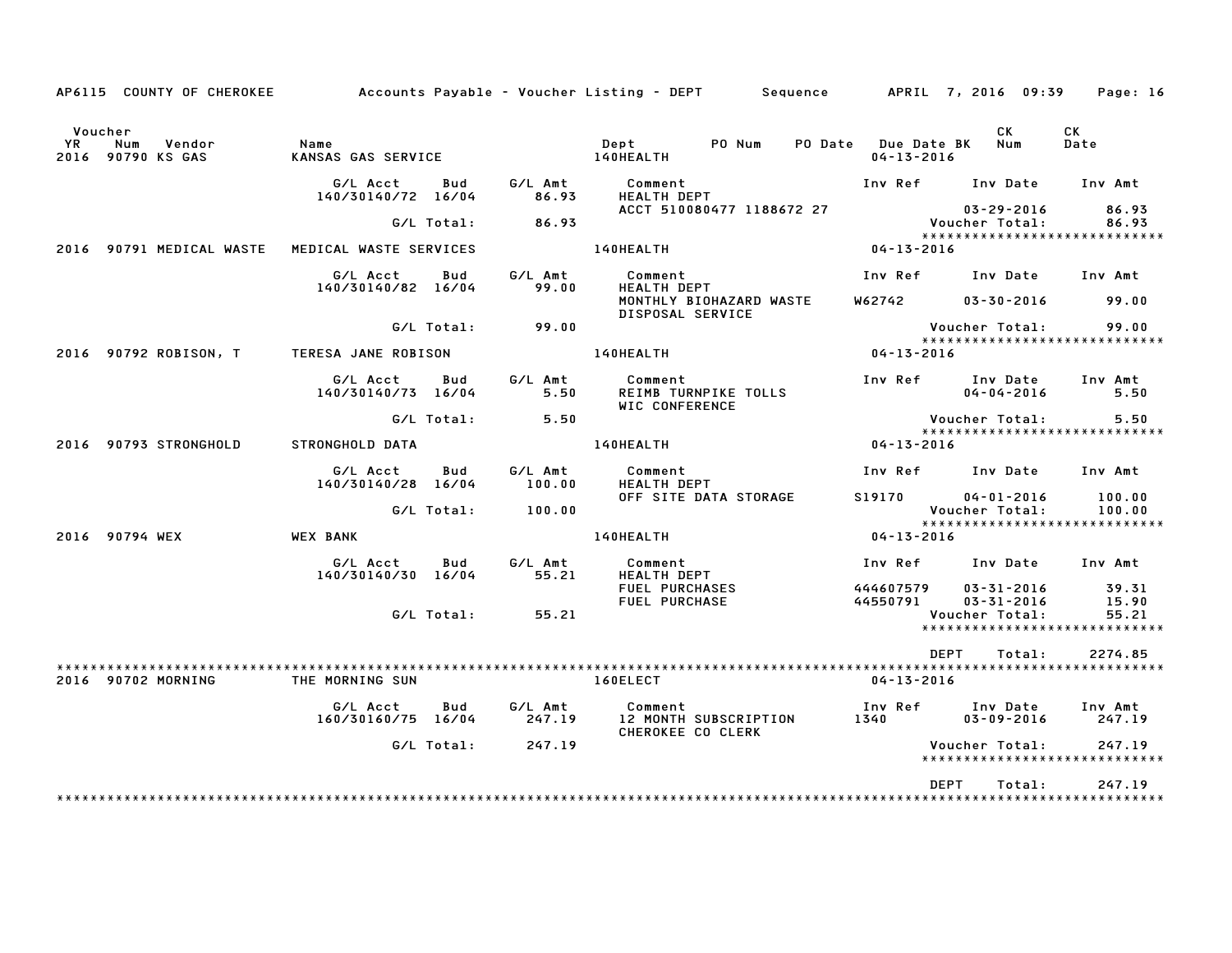|               |     | AP6115 COUNTY OF CHEROKEE         |                                           |                   |                                 | Accounts Payable – Voucher Listing – DEPT         Sequence         APRIL  7, 2016  09:39    |                                         |                                                                                  | Page: 17                                 |
|---------------|-----|-----------------------------------|-------------------------------------------|-------------------|---------------------------------|---------------------------------------------------------------------------------------------|-----------------------------------------|----------------------------------------------------------------------------------|------------------------------------------|
| Voucher<br>YR | Num | Vendor<br>2016 90753 AMBULANCE #1 | Name<br>CHEROKEE COUNTY AMBULANCE-DIST #1 |                   |                                 | PO Num<br>Depter<br>220AMBULANCE                                                            | PO Date Due Date BK<br>$04 - 13 - 2016$ | CK<br>Num                                                                        | CK<br>Date                               |
|               |     |                                   | G/L Acct<br>220/30220/89 16/04            | Bud<br>G/L Total: | G/L Amt<br>16877.33<br>16877.33 | Comment<br>MONTHLY SUBSIDY                                                                  | Inv Ref                                 | Inv Date<br>$04 - 01 - 2016$<br>Voucher Total:<br>****************************** | Inv Amt<br>16877.33<br>16877.33          |
|               |     | 2016 90754 AMBULANCE #2           | CHEROKEE COUNTY AMBULANCE-DIST #2         |                   |                                 | 220AMBULANCE                                                                                | 04-13-2016                              |                                                                                  |                                          |
|               |     |                                   | G/L Acct<br>220/30220/89 16/04            | Bud<br>G/L Total: | G/L Amt<br>16877.33<br>16877.33 | Comment<br>MONTHLY SUBSIDY                                                                  | Inv Ref                                 | Inv Date<br>$04 - 01 - 2016$<br>Voucher Total:<br>*****************************  | Inv Amt<br>16877.33<br>16877.33          |
|               |     | 2016 90755 AMBULANCE #3           | CHEROKEE COUNTY AMBULANCE-DIST #3         |                   |                                 | 220AMBULANCE                                                                                | 04-13-2016                              |                                                                                  |                                          |
|               |     |                                   | G/L Acct<br>220/30220/89 16/04            | Bud<br>G/L Total: | G/L Amt<br>16877.33<br>16877.33 | Comment<br>MONTHLY SUBSIDY                                                                  | Inv Ref                                 | Inv Date<br>$04 - 01 - 2016$<br>Voucher Total:<br>****************************** | Inv Amt<br>16877.33<br>16877.33          |
|               |     |                                   | 2016 90795 CENTURYLINK2961 CENTURYLINK    |                   |                                 | 224911                                                                                      | DEPT<br>$04 - 13 - 2016$                | Total:                                                                           | 50631.99                                 |
|               |     |                                   | G/L Acct<br>224/31224/01                  | Bud<br>G/L Total: | G/L Amt<br>1170.01<br>1170.01   | Comment<br>ACCT E911 CHEROKEE COUNTY                                                        | Inv Ref<br>313409961                    | Inv Date<br>$03 - 25 - 2016$<br>Voucher Total:<br>*****************************  | Inv Amt<br>1170.01<br>1170.01            |
|               |     | 2016 90796 COL TEL                | COLUMBUS TELEPHONE COMPANY                |                   |                                 | 224911                                                                                      | $04 - 13 - 2016$                        |                                                                                  |                                          |
|               |     |                                   | G/L Acct<br>224/31224/01                  | Bud<br>G/L Total: | G/L Amt<br>1480.07<br>1480.07   | Comment<br>ACCT 163<br>1045                                                                 | Inv Ref<br>175610450416 04-01-2016      | Inv Date<br>17561630416 04-01-2016<br>Voucher Total:                             | Inv Amt<br>1102.31<br>377.76<br>1480.07  |
|               |     | 2016 90797 HARRIS GLOBAL          | HARRIS COMPUTER SYSTEMS                   |                   |                                 | 224911                                                                                      | $04 - 13 - 2016$                        | *****************************                                                    |                                          |
|               |     |                                   | G/L Acct<br>224/31224/01                  | Bud<br>G/L Total: | G/L Amt<br>620.00<br>620.00     | Comment<br>MONTHLY CISCO MAINTENANCE                                                        | Inv Ref<br>16000688                     | Inv Date<br>$04 - 25 - 2016$<br>Voucher Total:<br>****************************** | Inv Amt<br>620.00<br>620.00              |
|               |     |                                   |                                           |                   |                                 |                                                                                             | <b>DEPT</b>                             | Total:                                                                           | 3270.08                                  |
|               |     | 2016 90732 HOSPITAL APP           | HOSPITAL APPRAISAL SERVICES, LLC          |                   |                                 | <b>230APP</b>                                                                               | $04 - 13 - 2016$                        |                                                                                  |                                          |
|               |     |                                   | G/L Acct<br>230/30230/76 16/04            | Bud               | G/L Amt<br>7443.75              | Comment<br>REAL PROPERTY VALUATION KS 170203201601 03-31-2016<br>PREMIER SURGICAL INSTITUTE | Inv Ref                                 | Inv Date                                                                         | Inv Amt<br>7443.75                       |
|               |     |                                   |                                           | G/L Total:        | 7443.75                         |                                                                                             |                                         | Voucher Total:                                                                   | 7443.75<br>***************************** |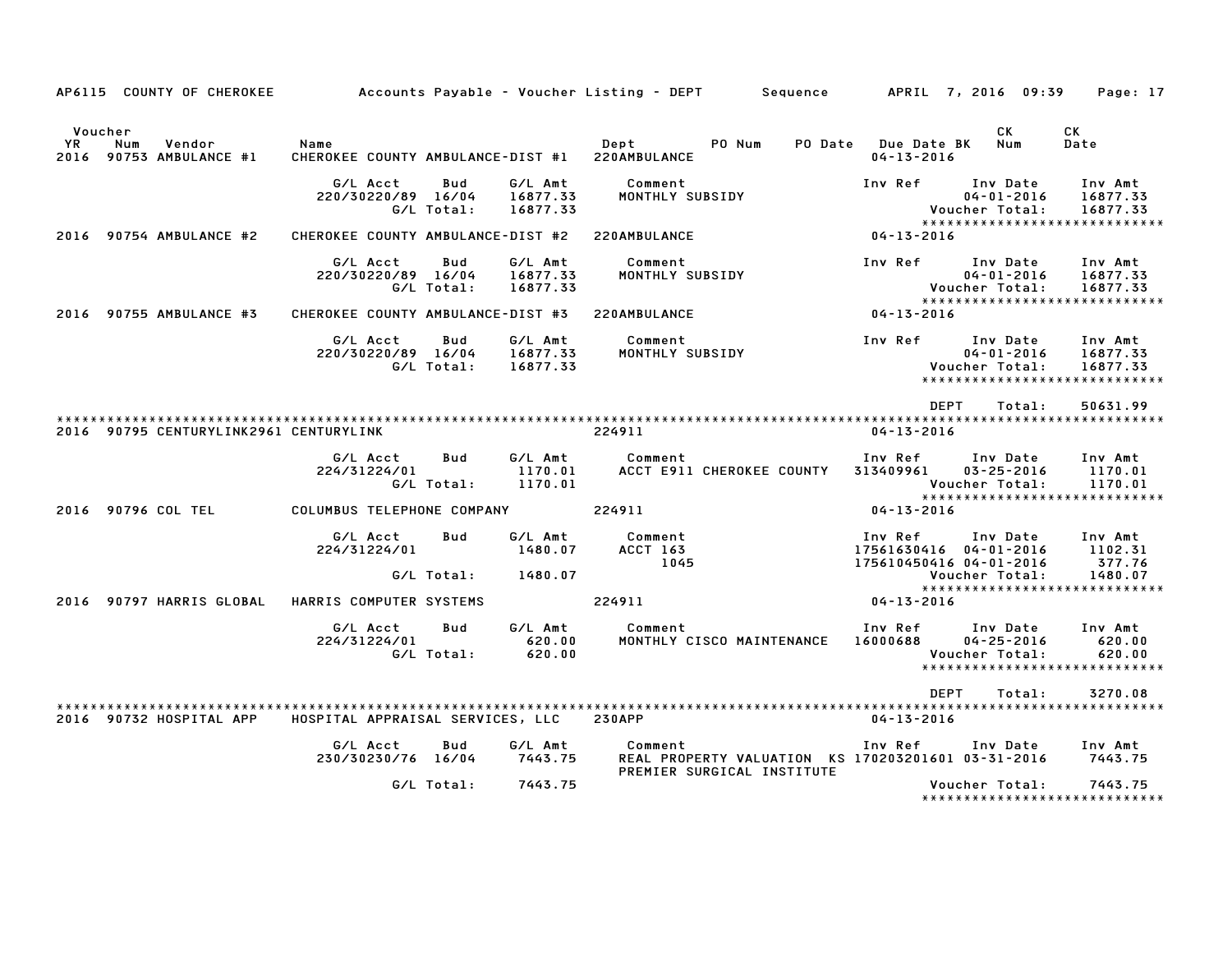| AP6115 COUNTY OF CHEROKEE                                 |                                  |                            |                             | Accounts Payable – Voucher Listing – DEPT                  |                           | Sequence |                                          | APRIL 7, 2016 09:39                                                              | Page: 18                              |
|-----------------------------------------------------------|----------------------------------|----------------------------|-----------------------------|------------------------------------------------------------|---------------------------|----------|------------------------------------------|----------------------------------------------------------------------------------|---------------------------------------|
| Voucher<br>YR<br>Num<br>Vendor<br>2016<br>90733 NATALINIS | Name<br>NATALINI'S AUTOMOTIVE    |                            |                             | Dept<br><b>230APP</b>                                      | PO Num                    | PO Date  | <b>Due Date BK</b><br>$04 - 13 - 2016$   | СK<br>Num                                                                        | CK<br>Date                            |
|                                                           | G/L Acct<br>230/30230/32 16/04   | Bud<br>G/L Total:          | G/L Amt<br>26.04<br>26.04   | Comment<br>OIL, OIL FILTER                                 |                           |          | Inv Ref<br>597617                        | Inv Date<br>$03 - 22 - 2016$<br>Voucher Total:<br>*****************************  | Inv Amt<br>26.04<br>26.04             |
| 2016 90767 KS DEPT OF CONT KS EMPLOYMENT SECURITY FUND    |                                  |                            |                             | 260BENEFITS                                                |                           |          | ********************<br>$04 - 13 - 2016$ | <b>DEPT</b><br>Total:                                                            | 7469.79<br>**********************     |
|                                                           | G/L Acct<br>260/30260/05 16/04   | Bud                        | G/L Amt<br>2033.24          | Comment<br>ACCT 177414<br>1/2016<br><b>CHEROKEE COUNTY</b> | QUARTERLY WAGE REPORT     |          | Inv Ref                                  | Inv Date<br>$04 - 01 - 2016$                                                     | Inv Amt<br>2033.24                    |
|                                                           |                                  | G/L Total:                 | 2033.24                     |                                                            |                           |          |                                          | Voucher Total:<br>*****************************                                  | 2033.24                               |
| 2016 90729 CENTURYLINK1319 CENTURYLINK                    |                                  |                            |                             | 300ELDERLY                                                 |                           |          | $04 - 13 - 2016$                         | <b>DEPT</b><br>Total:                                                            | 2033.24                               |
|                                                           | G/L Acct<br>300/30300/74 16/04   | Bud                        | G/L Amt<br>8.29             | Comment<br>ACCT 32047874                                   | 320494722                 |          | Inv Ref                                  | Inv Date<br>$03 - 24 - 2016$<br>$03 - 24 - 2016$                                 | Inv Amt<br>1.25<br>7.04               |
|                                                           |                                  | G/L Total:                 | 8.29                        |                                                            |                           |          |                                          | Voucher Total:<br>*****************************                                  | 8.29                                  |
| 90725 COLUMBUS<br>2016                                    | CITY OF COLUMBUS                 |                            |                             | 300ELDERLY                                                 |                           |          | $04 - 13 - 2016$                         |                                                                                  |                                       |
|                                                           | G/L Acct<br>300/30300/72 16/04   | <b>Bud</b><br>G/L Total:   | G/L Amt<br>54.56<br>54.56   | Comment<br>ACCT 07-48820-01                                |                           |          | Inv Ref                                  | Inv Date<br>$03 - 29 - 2016$<br>Voucher Total:<br>*****************************  | Inv Amt<br>54.56<br>54.56             |
| 2016 90703 EMPIRE                                         | EMPIRE DISTRICT ELECTRIC COMPANY |                            |                             | 300ELDERLY                                                 |                           |          | $04 - 13 - 2016$                         |                                                                                  |                                       |
|                                                           | G/L Acct<br>300/30300/72 16/04   | Bud<br>16/04<br>G/L Total: | G/L Amt<br>382.71<br>382.71 | Comment<br>ACCT 828267-31-0                                | 124991-59-7               |          | Inv Ref                                  | Inv Date<br>$03 - 21 - 2016$<br>$03 - 22 - 2016$<br>Voucher Total:               | Inv Amt<br>197.28<br>185.43<br>382.71 |
| 2016 90730 KS GAS                                         | KANSAS GAS SERVICE               |                            |                             | 300ELDERLY                                                 |                           |          | $04 - 13 - 2016$                         | *****************************                                                    |                                       |
|                                                           | G/L Acct<br>300/30300/72 16/04   | Bud<br>G/L Total:          | G/L Amt<br>79.84<br>79.84   | Comment                                                    | ACCT 512076592 1191351 09 |          | Inv Ref                                  | Inv Date<br>$03 - 29 - 2016$<br>Voucher Total:<br>****************************** | Inv Amt<br>79.84<br>79.84             |
|                                                           |                                  |                            |                             |                                                            |                           |          |                                          | <b>DEPT</b><br>Total:                                                            | 525.40                                |